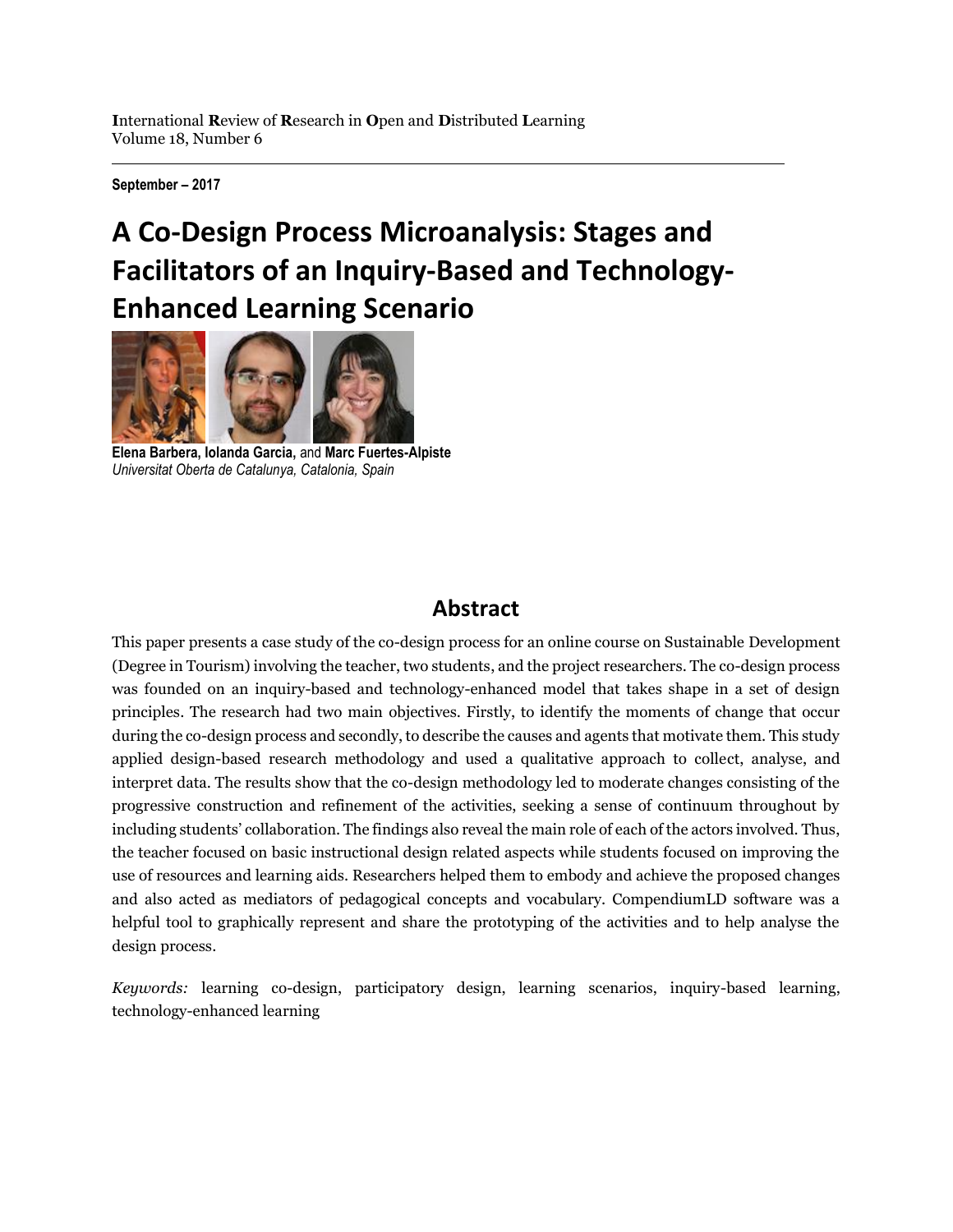## **Introduction**

It may seem logical that teachers use implicit approaches, from a predominantly individual perspective, to design courses based on the results of their own effective prior experiences rather than on theoretically articulated intentional principles (Conole, 2010). When thinking about how to guide teachers to increase this intentional and informed application to improve course design, co-design learning processes offer a solution that promotes the user-centred approach (Sanders & Stappers, 2008). In the field of learning design, processes based on participatory research and action research have proved effective in the classroom while demonstrating strong learning potential as a professional teaching development strategy (Craft & Mor, 2012). These participatory processes cover important unmet needs in the field of learning design based on collective creation and iterative improvement, which have not yet been fully explored in practice nor have they often been the object of systematic research. Consequently, there are no definitive guidelines for an evolutionary implementation of a co-designed learning scenario that addresses the process of change and thus the collaboration of all agents in the gradual and agreed improvement of the course.

The purpose of this paper is to describe the implementation of a co-design process involving teachers, students, and researchers, by highlighting the moments of change in the learning scenario and their causes, appraising the transitions and inflections during the processes of mutual understanding, negotiation, acquisition, and definition of new perspectives.

More specifically, the intervention analysed in this research involved the co-design of a learning scenario based on inquiry and technology-enhanced learning design principles. The design context corresponds to a pre-existing online course of Sustainable Development in the UOC Degree in Tourism (Universitat Oberta de Catalunya). The study aims to analyse to what extent the co-design methodology and instruments acted as mediators and at the same time proposes a procedure to capture the evolution of a co-design process.

## **Co-Design of Inquiry-Based and Technology-Enhanced Learning Scenarios**

### **Co-design as Participatory Design Practice**

Participatory design methods, also called co-design methods, have been used in the educational field in recent years. Roschelle, Penuel, and Schechtman (2006) provide a definition of co-design in education as: "a highly-facilitated, team-based process in which teachers, researchers, and developers work together in defined roles to design an educational innovation, realise the design in one or more prototypes, and evaluate each prototype's significance for addressing a concrete educational need" (p. 606). These authors identify the following characteristics of the co-design processes: (a) they are based on the design of a concrete and tangible innovation; (b) they collect information on educational practice and its context; (c) they have a flexible goal as they involve an iterative implementation process susceptible to being modified; (d) they involve a shared experience among stakeholders that requires a collaborative effort, for example through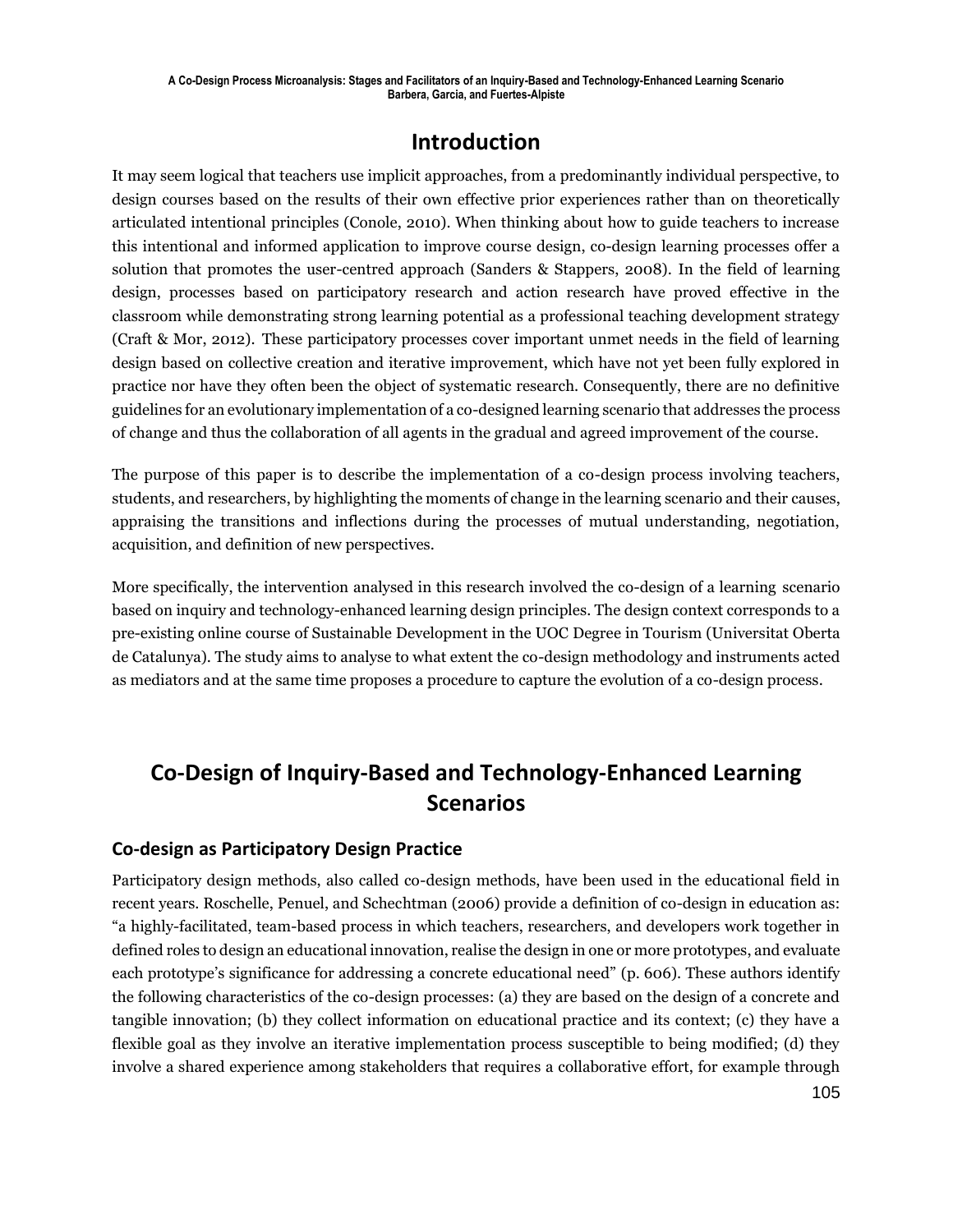workshops to promote a common understanding between actors; (e) the process has to adapt to the calendar or academic year; (f) it is a well-structured and scaffolded process where each actor has their role and brings valuable knowledge; and (g) the team is led by a principal investigator who is responsible for the success of the process (Penuel, Roschelle, & Schechtman, 2007; Roschelle et al., 2006).

Many of the practices of co-design in education are associated with the design and implementation of technological tools designed to support learning processes (Hannon, Danahi, Schneider, Coopey, & Garber, 2012; Mor & Winters, 2007; Penuel et al., 2007; Roschelle et al., 2006). There are also some experiences and studies where the design object can be the curriculum, the learning materials of a particular course or a methodological model (Könings, Brand-Gruwel, & Van Merriënboer, 2011; Shrader, Williams, Lachance-Whitcomb, Finn, & Gómez, 2001).

In a review on the topic, Cober, Tan, Slotta, So, & Könings (2015) analyse the stages in a co-design process from a number of studies (Peters & Slotta, 2008; Spikol, Milrad, Maldonado, & Pea, 2009; Zhang et al., 2010) which show that in the early stages of a participatory design process experiences and resources are shared to build a common understanding among the participants. Then a creative development process of the learning scenarios starts using different tools such as concept maps and other tools to prototype the design of tasks and activities (Cober et al., 2015). Other studies show that sketching on paper or in digital format helps to make the design explicit and to share mental representations among different agents (McKenney, Kali, Markauskaite, & Voogt, 2015).

Some experiences and studies have incorporated students as active participants in the design process. This is the case of a study on the role of higher education students as co-creators of courses which shows that involvement in co-design helps students and teachers gain a deeper understanding of learning processes (Bovill, Cook-Sather, & Felten, 2011; Healey, Flint, & Harrington, 2014). Other authors state that collaboration between teachers and students in a process of co-design is positive for developing more informed pedagogical practices and achieving greater collaboration between actors (Cook-Sather, 2014; Könings et al., 2011). Participating in the design and development of activities and technological tools to support collaborative knowledge building can encourage students to show greater responsibility and agency to posing questions, exchanging and critiquing ideas and assessing each other (Cober et al., 2015).

### **Integrating TEL and IBL Principles into a Learning Scenario Through a Co-Design Process**

This research analyses a learning scenario co-design process conducted by teachers, students, and researchers. The pedagogical model taken as a reference is based on inquiry and technology-enhanced learning (TEL). TEL is a broad term that refers to increasing the effectiveness of learning through the use of technology, facilitating students' involvement in the management of information, processes of critical thinking, and knowledge communication and socialisation (Goodyear & Retalis, 2010). Designing learning scenarios that integrate TEL principles involves creating knowledge building activities, both individual and group by using shared virtual spaces and asynchronous communication tools (Häkkinnen & Hämäläinen, 2012).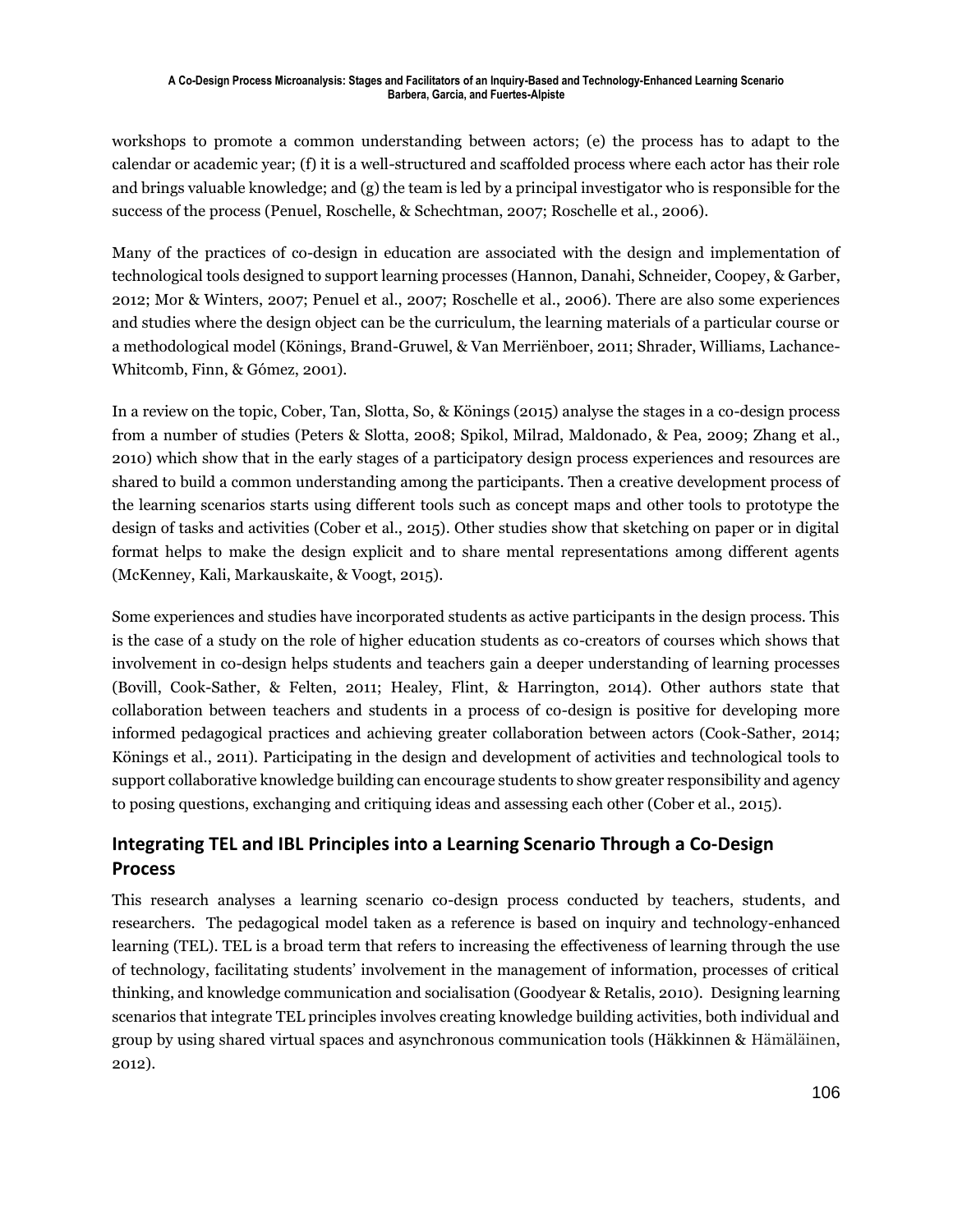IBL is an active learning and student-centred approach in which exploration activity during the research process guides the learning experience (Levy, Aiyegbayo, & Little, 2009; Maaß & Artigue, 2013). Implementing the IBL model in higher education activities can improve student performance because it requires greater involvement in the learning process (Spronken-Smith, Walker, Batchelor, O'Steen, & Angelo, 2012; Zafra-Gómez, Román-Martínez, & Gómez-Miranda, 2014). In this type of setting, all the resources and learning activities are designed to support the process of research, exploration, and discovery (Levy, 2014).

In order to ensure the foundation of the co-design process in the proposed IBL and TEL model, several design principles were chosen to be reflected as much as possible in the outlined scenario: 1) design principles related with IBL: (a) based on the inquiry process, (b) orientated by problems/questions, (c) active use of the scientific method, (d) centred on and directed by the student, (e) inductive approach to teaching, (f) adaptable teacher support or scaffolding; 2) design principles related with TEL: (a) ICT tools mediate the IBL process, (b) participatory learning, (c) social learning, (d) ubiquitous learning, (e) open learning, (f) personalised and self-directed learning (Gros & Lopez, 2016). The co-design methodology and instruments were therefore meant to facilitate the integration of these principles in the designed learning scenarios.

Learning design can refer to both a documented product resulting from a design process and to the facilitation of the design process itself. To develop these designs, making them tangible, reflecting on them, and sharing them, a common language is needed to represent them clearly (Laurillard, 2012). There are different types of tools and languages developed for the purpose of facilitating, displaying, reflecting on, and documenting the design process, such as EML, IMS-LD, LAMS, Learning Designer, LDVS, and design patterns. CompendiumLD is an example of such tools, which allows a design or learning activities sequence to be mapped out (a LDVS representation) (Conole, 2010).

Our study aims to contribute to the systematisation and standardisation of the learning design field by showing the systematic recording and representation of the evolution of a co-design process, linked with the reasons and agents that may explain the changes made in the designed learning scenario. The main research question can be therefore formulated as: How does the co-design process unfold and which are the main elements that influence the design and progressive improvement of an inquiry-based and technology-enhanced learning scenario? This general goal is addressed through the following specific research questions: (a) How many and what type of changes occur in the learning scenarios during the codesign process? and (b) What influence do the co-participants and the co-design activities and instruments have on facilitating and scaffolding the co-design process?

## **Methodology**

This paper focuses on one specific case study taken from a wider research project. This specific case involved the redesign of a Sustainable Development online course of the Tourism Degree offered by the UOC, thus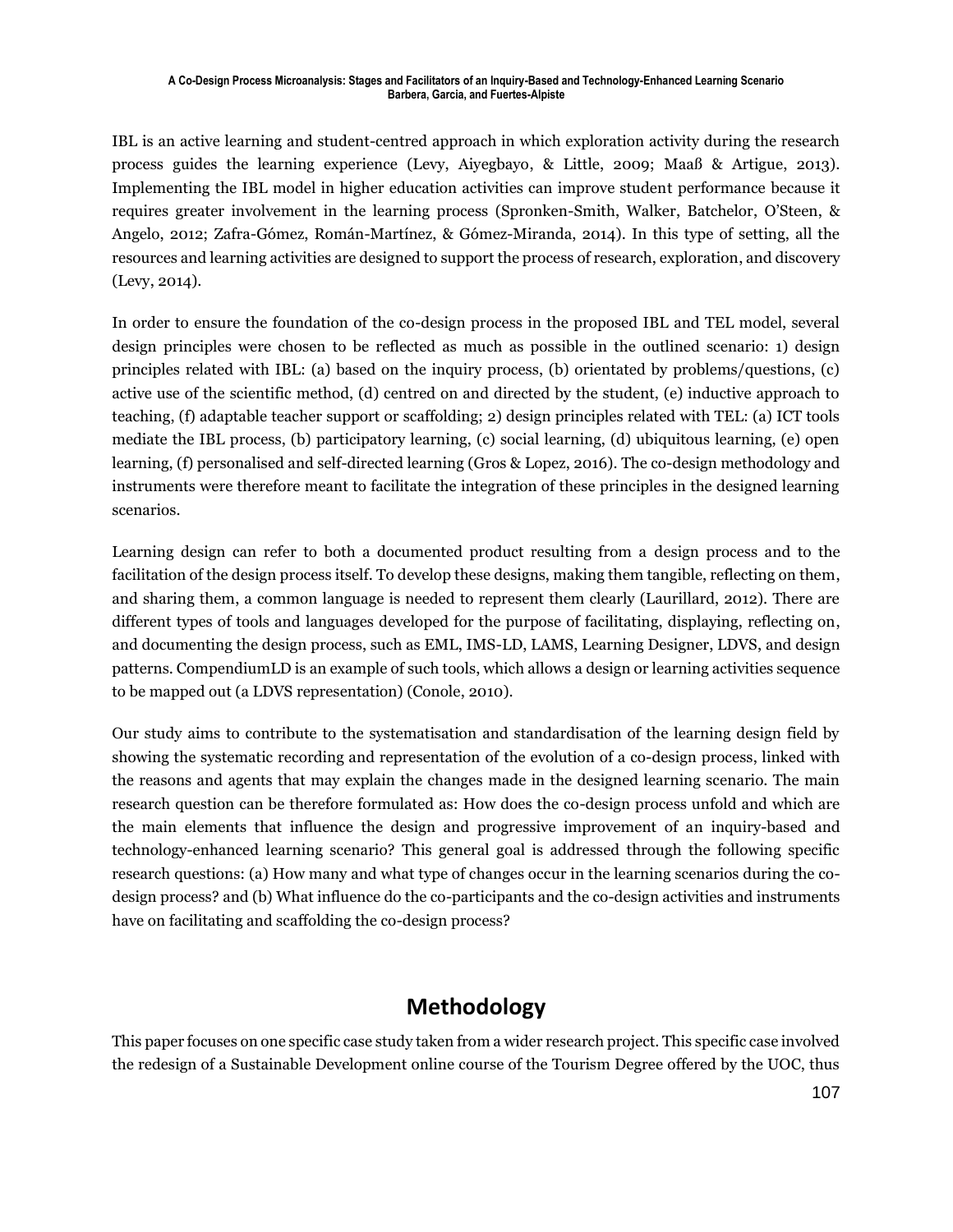delivered through its Virtual Campus. The main goal of the design process was to reformulate the course under the theoretical principles of inquiry-based and technology-enhanced learning. The co-design team in this case study consisted of one teacher, two students, and the members of the research team. Both the teacher and the students volunteered to participate in the research. The teacher was responsible for the design and delivery coordination of the course. Students were following the course while the co-design process took place. None of them had previous experience in co-design or inquiry-based learning.

### **Co-Design Methodology**

The co-design methodology applied is based on previous research on learning co-design and design models (Cober et al., 2015; Emin-Martinez et al., 2014; Spinuzzi, 2005; Zaphiris, Laghos, & Zacharia, 2005). The study took place cyclically through five main phases, as shown in Figure 1. Phases A to D consisted of a series of seven participatory workshops in which the teacher in the reported case study collaborated with five teachers from other disciplinary areas, along with members of the research team. The first two workshops were designed to introduce participants to the dynamics of co-design and gain a deeper understanding of the contexts of practice. The next three workshops were more directly orientated to designing the learning scenarios in each context by introducing the inquiry-based and technology-enhanced learning principles. The last two workshops involved prototyping the learning scenarios designed using the storyboarding technique and the Compendium LD program to create a visual representation. In order to support the co-design process and fulfill the goals of each workshop, different activities and representation instruments were used. From phase B to phase D, teachers worked directly on the design of a learning scenario to be applied in their own context, closely supported by at least one or two members of the research group. Throughout the process, they discussed the advantages/disadvantages of different decisions concerning the design of the scenario based on IBL and TEL design principles.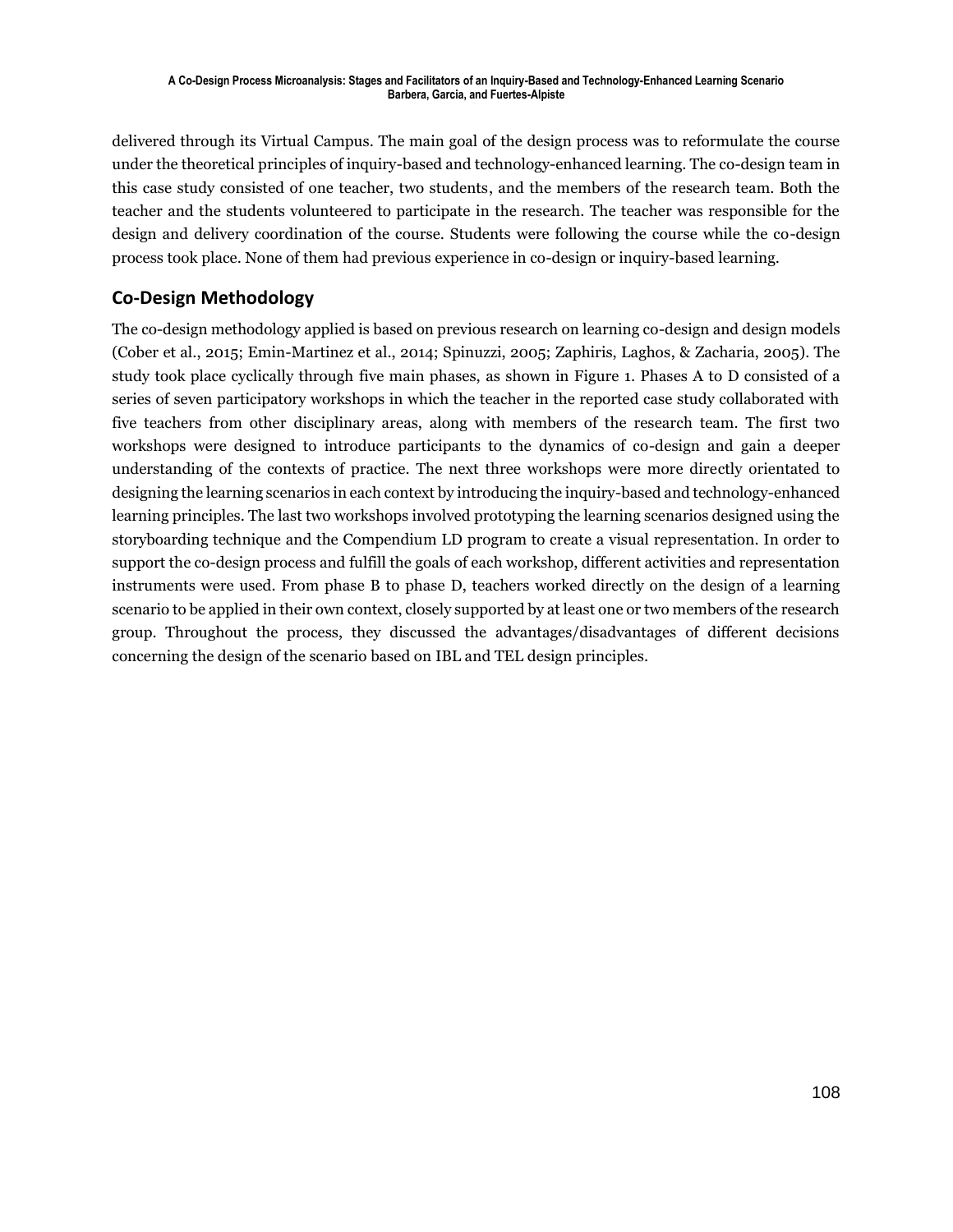

*Figure 1.* Co-design process embedded in a design-based research framework.

In the final phase of the process (phase E), two students joined the design work groups to critique the prototypes of the learning scenarios designed by teachers, bringing their perspectives and thus validating the final designs based on the enactment of the learning scenario in their corresponding context of practice. Design instruments were used throughout the process to support the understanding of the co-design process among the participants as well as to elicit changes in the learning scenario aligned with the design principles.

### **The Design-Based Research Approach: Data Collection and Analysis**

This study applies design-based research methodology. This research approach consisted of a participatory and iterative design process where designers collaboratively shaped the concept and the final representation of the learning scenario (Mor & Winters, 2007). This was done by developing simultaneously contextualised theory on the domain of IBL and TEL pedagogical models as well as on the co-design process itself. A qualitative approach was used for data collection, analysis, and interpretation.

In order to consider the evolution of the designed learning scenario we identified three key moments in the development of the co-design process, corresponding to three different versions of the design product: 1) Version 1: the teacher's initial proposed learning scenario after the preparation and the exploration phases; 2) Version 2: a second more advanced version resulting from interaction between teacher/researchers; here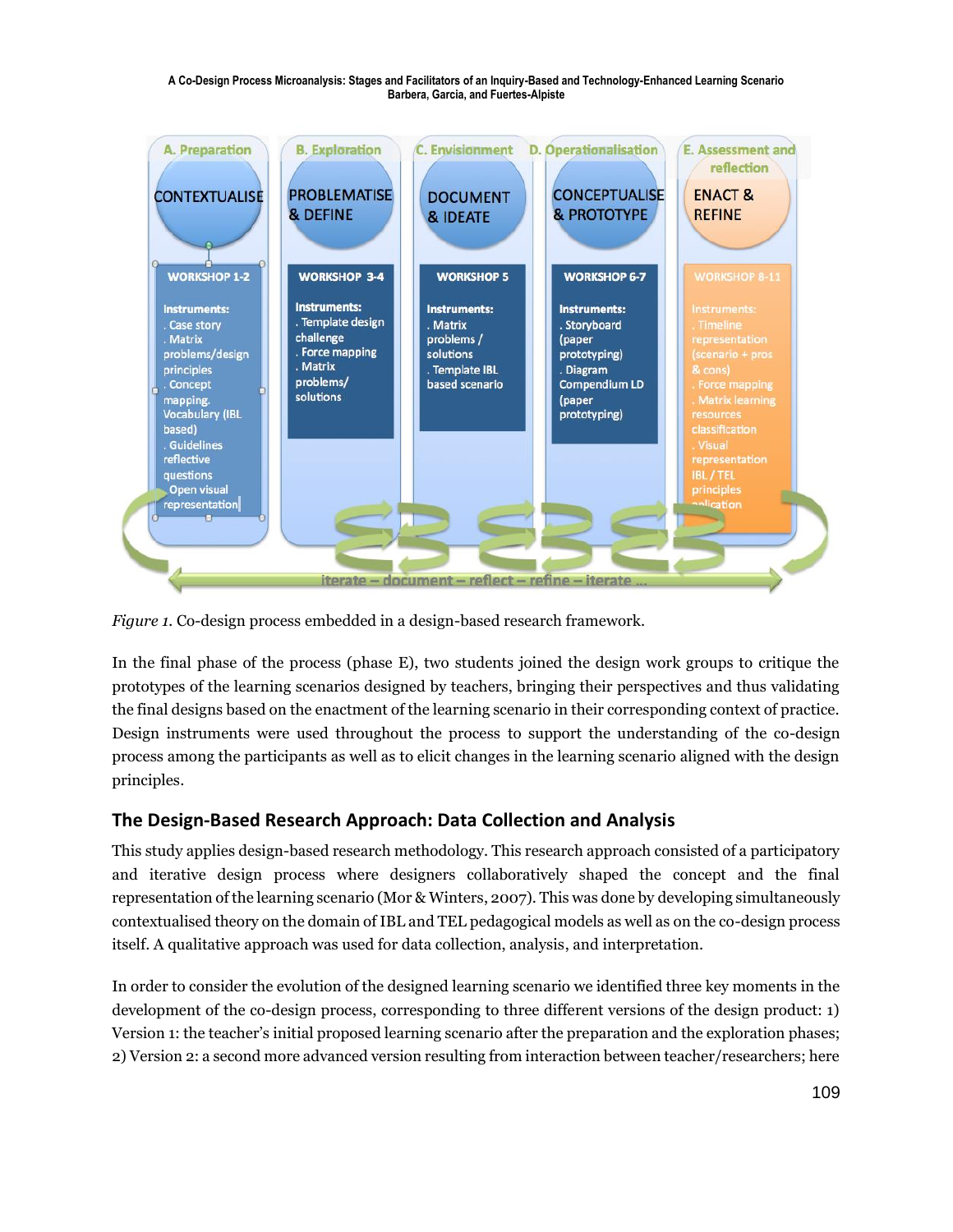a design prototype of the learning scenario is created, corresponding to the envisionment and operationalisation phases; 3) Version 3: includes aspects shared and negotiated with the two students during the implementation of the learning scenario in its real context. In the analysis we address the variations among these three versions and discuss the factors that influenced the observed changes.

For the purpose of the study we used the design artefacts generated by participants during the co-design process.

**Design artefacts.** A series of artefacts were developed across the workshops using different design instruments: templates, concept maps, matrices and storyboard prototype, among others. These were analysed to better understand the co-design process and to identify the changes between the three versions. Compendium LD tool was one of the main design instruments, used as a prototyping tool of the learning scenario and also as a research tool to build the representation of the learning scenario in its different stages of development during the co-design process, thereby displaying all the changes made from a longitudinal perspective (see Appendix 1 for results).

**Observations.** The specific goals of the observation process were as follows: (a) to collect the narrative of each co-design session and overall function and visualise the evolution of the process; (b) to collect evidence of behaviours and situations within each working group to express the degree of understanding of the concepts, tools, and procedures, the use and productivity of the procedures and instruments of representation and co-design support, and the joint dynamics of co-design (roles, interventions, conflicts, key issues, phases); and (c) to develop a comprehensive assessment of the session, as well as the adequacy of the co-design process based on the results of the session (elaborated products, productive discussion) and the progress of the learning scenarios. One researcher in the team used an observation template to take notes during the workshops and later completed and improved these notes by listening to each session audio recording. Then, a second researcher, who also listened to the recording, compared the notes. When discrepancies came up they were discussed with a third investigator. Then a content analysis of the collected data was performed by applying a set of content categories that had been previously established as a framework for analysis of the collected data through the various research tools. Through the analysis, the initial set of categories was refined and adapted to the data obtained through the observations. The results were useful for understanding the motives, occasions, agents, and processes of change reflected in the learning scenario throughout the co-design process.

### **Results**

The modifications identified among the three versions due to the co-design process are detailed in the following three sections.

### **Description of the Detected Changes**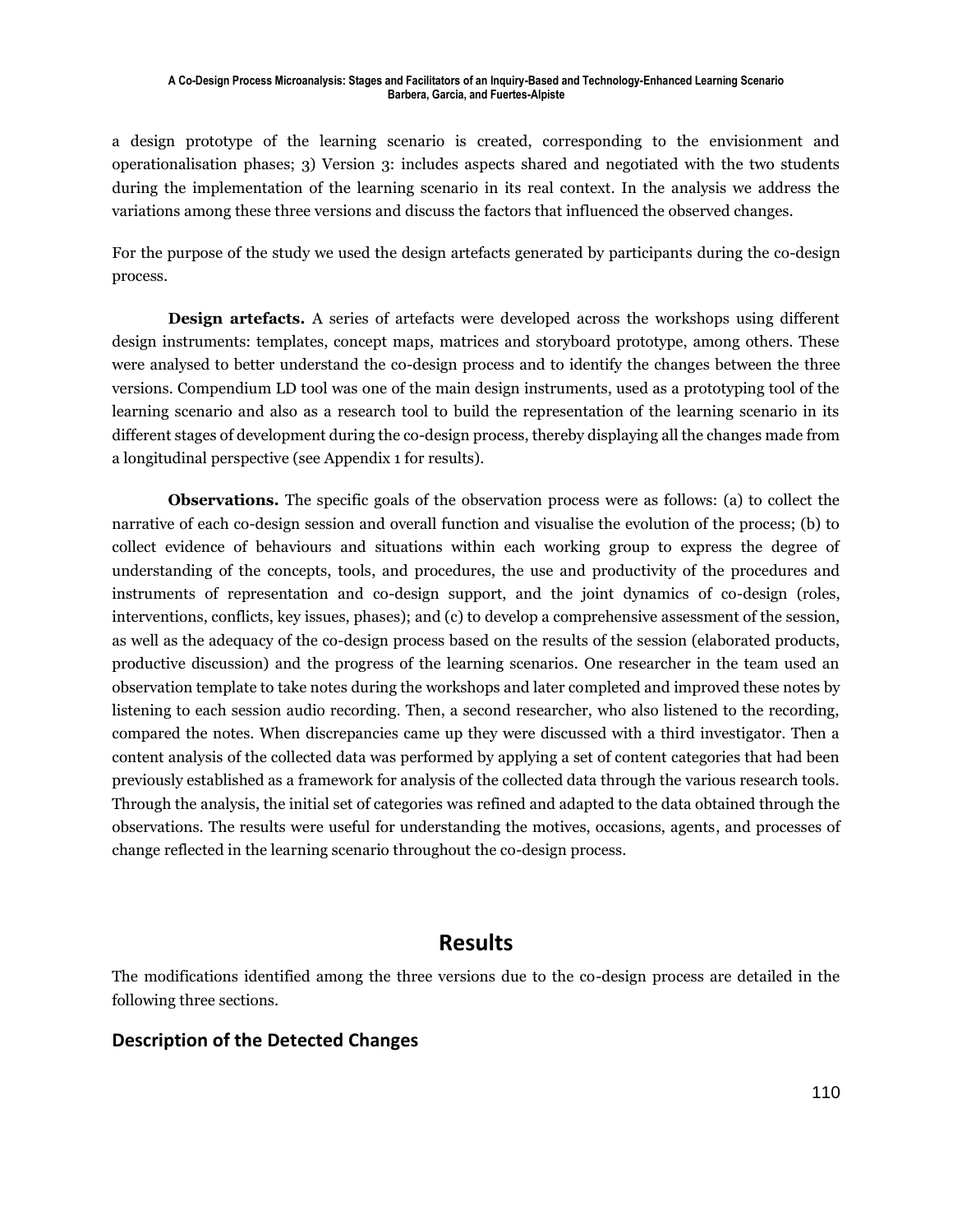To cover the first aim, the three versions were compared, analysing the design artefacts produced by the participants in the workshops and also the observations from the workshops. Tables 1 and 2 provide a summary of the type of changes found from V1 to V3.

### Table 1

 $\overline{a}$ 

### *Summary of Changes From V1 to V2*

| <b>Number</b><br>оf<br>changes | <b>Dimension</b>                                         | Purpose of the change (instructional action)                                                                                                                                                                                                                                                                                                                                                  | Nature of the change <sup>1</sup>                                                                                                                                                 |  |
|--------------------------------|----------------------------------------------------------|-----------------------------------------------------------------------------------------------------------------------------------------------------------------------------------------------------------------------------------------------------------------------------------------------------------------------------------------------------------------------------------------------|-----------------------------------------------------------------------------------------------------------------------------------------------------------------------------------|--|
| 5                              | A<br>(Learning aim)                                      | Align and sequence competencies with collaborative<br>$\bullet$<br>activities:<br>Foster collaboration from the start. Create tool<br>repository. (Scene 1)<br>Encourage collaboration by sharing information.<br>(Scene <sub>3</sub> )<br>Shared reflection on sustainability values.<br>Microblogging. (Scene 5)<br>Communicate and discuss results. Presentation tools.<br>(Scene 8)       | Concreteness of the<br>formulation of<br>competencies and<br>expression of specific<br>learning activities<br>(W <sub>5</sub> )                                                   |  |
| 5                              | B<br>(Learning<br>activity)                              | Inclusion of collaborative activities in the course.<br>$\bullet$<br>Icebreaker activity. Decide working tools together.<br>$\bullet$<br>(Scene 1)<br>Create resource information repository. (Scene 3)<br>$\bullet$<br>Create a space for group interchange/reflection: good<br>$\bullet$<br>ideas corner. (Scene 5)<br>Initial debate before definitive conclusions. (Scene 8)<br>$\bullet$ | Concreteness of spaces<br>for socialising,<br>interchange and shared<br>reflection. Organisation<br>and scheduling.<br>(W6B2G)<br>(W6B1E)                                         |  |
| 11                             | $\mathbf C$<br>(Informational<br>resources and<br>tools) | Specify tools, informational sources and didactical<br>$\bullet$<br>instruments:<br>Google Drive.<br>$\bullet$<br>Microblogging or wiki.<br>$\bullet$<br>Reflective debate.<br>Informational resources list.<br>SWOT document.<br>Strategies and actions document.                                                                                                                            | Resource selection: tools<br>and didactical and<br>support instruments<br>(W6B2E-W6B2D-<br>W6B1D/J)                                                                               |  |
| 5                              | D<br>(Educational<br>support)                            | Reinforce the support between peers and teacher<br>$\bullet$<br>feedback.<br>Initial debate for motivation.<br>Peer-assessment.<br>$\bullet$<br>Share information resources among students.<br>$\bullet$<br>Foster teachers' participation.<br>$\bullet$                                                                                                                                      | Delimit ways of<br>participation/support<br>among students in<br>learning activities and<br>assessment ( $W_5B_1C/D$ )<br>Promote and specify<br>teacher's support<br>$(W_5B_2G)$ |  |

<sup>1</sup>Coding legend used in the obervation template: W= Workshop number; B1= Co-design Dynamic Block; B2= Co-design Process Block; BI= Instruments Block; a,b,c… = item number. Example of codification: W5BID / F: Workshop 5, Instruments Block, item D and F.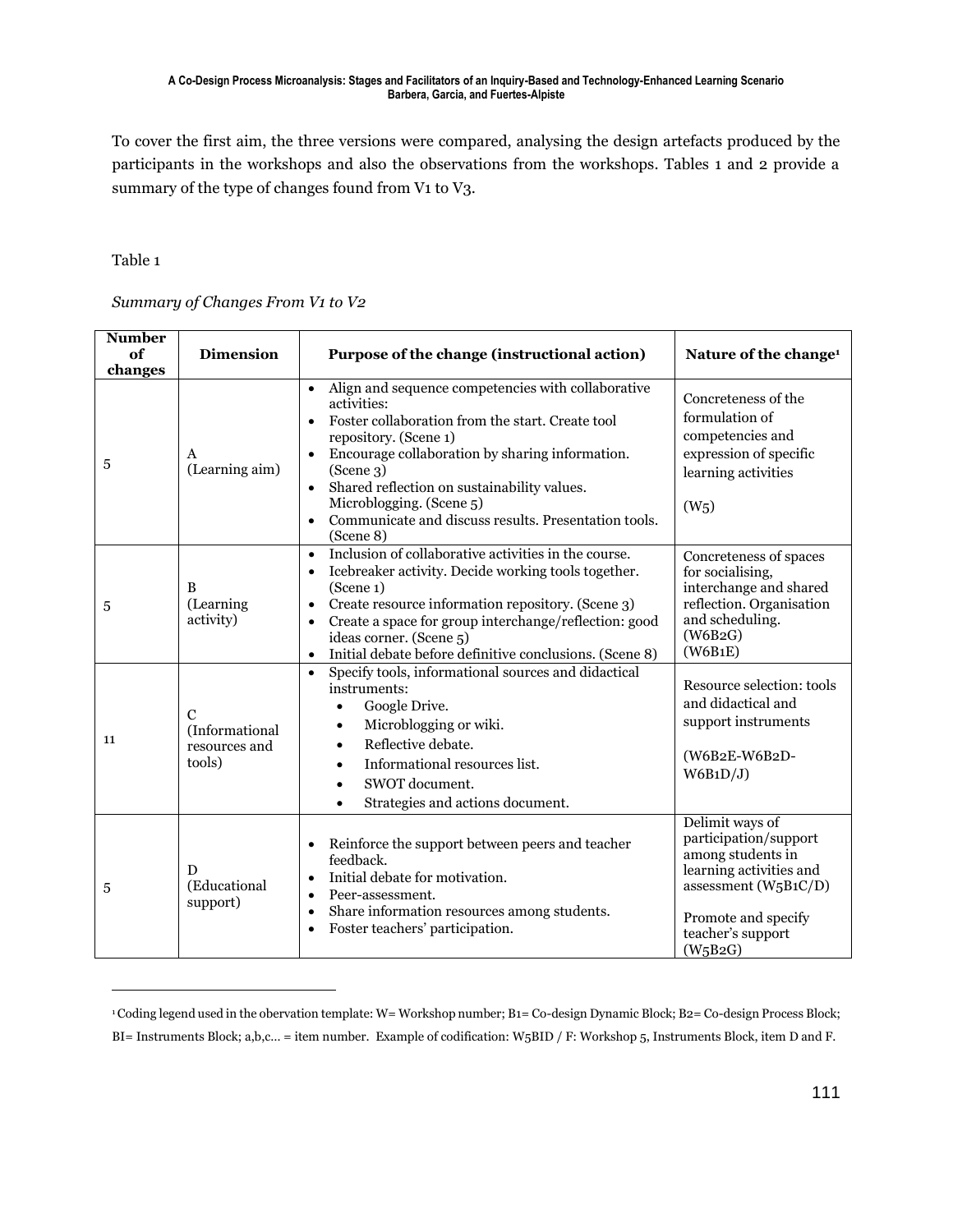|           | Concreteness of outcomes.    | Specification and        |
|-----------|------------------------------|--------------------------|
| (Learning | Collect good ideas.          | delimitation of outcomes |
| outcomes) | Microblogging contributions. | (W7B1C)                  |

Table 2

### *Summary of Changes from V2 to V3*

| <b>Number</b><br>of<br>changes | <b>Dimension</b>                                         | <b>Purpose of the change</b><br>(instructional action)                                                                                                                                                                                                                                                                                                                                                                                                                                                                                                                                  | <b>Quality of the change</b>                                            |  |
|--------------------------------|----------------------------------------------------------|-----------------------------------------------------------------------------------------------------------------------------------------------------------------------------------------------------------------------------------------------------------------------------------------------------------------------------------------------------------------------------------------------------------------------------------------------------------------------------------------------------------------------------------------------------------------------------------------|-------------------------------------------------------------------------|--|
| $\mathbf 0$                    | $\mathsf{A}$<br>(Learning aim)                           | No modifications.<br>$\bullet$                                                                                                                                                                                                                                                                                                                                                                                                                                                                                                                                                          | N/A                                                                     |  |
| 1                              | B<br>(Learning<br>activity)                              | Transform social activities into assessment activities<br>$\bullet$<br>(specifically, debates) and place them in strategic<br>moments. (W9B2J)                                                                                                                                                                                                                                                                                                                                                                                                                                          | Attribution of value /<br>reallocation.<br>(W9B2J)                      |  |
| 6                              | $\mathbf C$<br>(Informational<br>resources and<br>tools) | Clarify the use of microblogging and introduce it from<br>$\bullet$<br>the beginning. (W9B2I - W10B2E)<br>Shared repository in Drive: Improve its utility by<br>$\bullet$<br>classifying the references by fields and labelling the<br>information resources. (W9B2J)<br>Introduce Google Scholar to seek more sound<br>$\bullet$<br>information. (W10B2)<br>Introduce a digital SWOT tool. (W10B2)<br>$\bullet$<br>List possible sustainability problems and work<br>$\bullet$<br>problems. (W10B2B)<br>Informal exchange space for students (social<br>$\bullet$<br>network). (W10B2) | Qualify new proposals.<br>(W9B2I/J)                                     |  |
| 5                              | D<br>(Educational<br>support)                            | Teaching feedback more personalised and in different<br>$\bullet$<br>formats (audio, text, video). (W9B2I/J - W10B1D -<br>W10B2I)<br>More direct channel of communication with the<br>$\bullet$<br>teacher to renegotiate assessment criteria. (W10B2C)<br>Audiovisual presentation of the IBL process.<br>$\bullet$<br>(W10B2B/G)<br>Illustrate the working process and products.<br>٠<br>Introduce social support elements creating a<br>$\bullet$<br>supportive community.                                                                                                           |                                                                         |  |
| 1                              | E<br>(Learning<br>outcomes)                              | Delimit and better define the type of final product<br>$\bullet$<br>(showing examples, list of manageable problems,<br>etc.). (W10B2B/E)                                                                                                                                                                                                                                                                                                                                                                                                                                                | Improvement,<br>delimitation and<br>definition of the final<br>product. |  |

### **Reasons and Agents Involved in the Changes**

To characterise the changes it may be not sufficient to simply identify what has changed as a result of the co-design process. It is also essential to consider the reasons for the modifications and the agents that facilitate them (Table 3).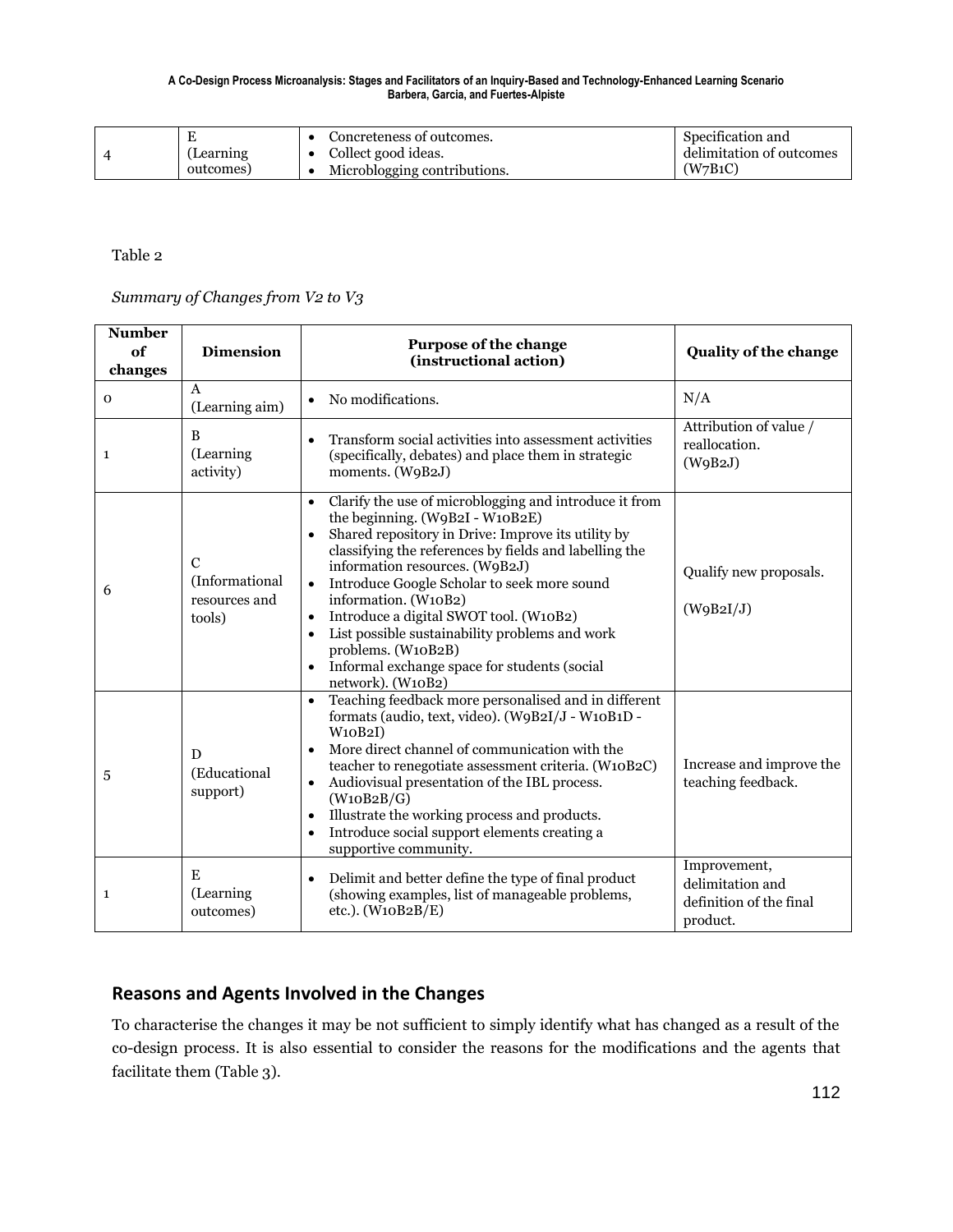### Table 3

### *Summary of change reasons and agents from V1 to V2 and from V2 to V3*

|                        | From V1 to V2                                                                                                                                                                                  |                    |                                       | From V <sub>2</sub> to V <sub>3</sub>                                                                                                                                                                                                                          |                                                     |                                                            | Design global<br>referents                                                                                                                                                 |
|------------------------|------------------------------------------------------------------------------------------------------------------------------------------------------------------------------------------------|--------------------|---------------------------------------|----------------------------------------------------------------------------------------------------------------------------------------------------------------------------------------------------------------------------------------------------------------|-----------------------------------------------------|------------------------------------------------------------|----------------------------------------------------------------------------------------------------------------------------------------------------------------------------|
| Dimension <sup>2</sup> | <b>Reason</b>                                                                                                                                                                                  | Agent <sup>3</sup> | <b>Instruments</b>                    | <b>Reason</b>                                                                                                                                                                                                                                                  | Agent                                               | <b>Instruments</b>                                         | <b>Design</b><br><b>Principles</b><br><b>IBL/TEL</b>                                                                                                                       |
| A                      | Reduce drop<br>outs<br>$(W_5BIC)$                                                                                                                                                              | T                  | <b>Template IBL</b><br>based scenario |                                                                                                                                                                                                                                                                |                                                     |                                                            | Social learning<br>(IBL)<br>Participative<br>(TEL)                                                                                                                         |
| B                      | Strategically<br>suggest<br>collaboration<br>possibilities and<br>schedule them<br>in a design<br>which aims to<br>achieve more<br>continuous<br>student<br>participation<br>(W6B2G)<br>W6B1E) | T<br>R             | Storyboard                            | Encourage<br>participation in<br>social activities<br>and add value in<br>the activity<br>framework<br>(WqB2J)                                                                                                                                                 | S                                                   | Representation<br>of the scenario<br>through a<br>timeline | Active; student<br>and group<br>centred:<br>Inductive<br>approach (IBL)<br>Social:<br>participative and<br>personalised<br>(TEL)                                           |
| $\mathbf C$            | Identify and<br>specify tools to<br>boost<br>collaboration<br>(W6BIE)                                                                                                                          | T and R            | Storyboard                            | -Qualify the type<br>of use of the V <sub>2</sub><br>tools.<br>- Propose two<br>new resources.<br>-Increase and<br>improve<br>didactical<br>instruments<br><i>(educational</i><br>support)<br>$(\hat{W}$ 9B2I/J)                                               | S with R's<br>help and<br>negotiation<br>with T     | Representation<br>of the scenario<br>through a<br>timeline | Student and<br>group centred;<br>Inductive<br>approach.<br>Use of the<br>scientific method<br>(IBL)<br><b>IBL</b> process<br>support:<br>participative and<br>social (TEL) |
| D                      | Leverage<br>student<br>participation in<br>collaborative<br>spaces as a<br>monitoring and<br>peer-<br>assessment tool<br>$W_5B_1B/C$                                                           | T and R            | <b>IBL</b> based<br>scenario          | -Better define<br>teaching<br>support.<br>-Improve<br>communication<br>between<br>students and<br>teacher<br>- Introduce<br>social support<br>elements in<br>community<br>creation. This is<br>materialised in<br>teaching actions<br>and didactical<br>tools. | $S$ with $R's$<br>help and<br>negotiation<br>with T | Representation<br>of the scenario<br>through a<br>timeline | Problem<br>/question-<br>orientated:<br>Use of scientific<br>method<br>Teacher and peer<br>support (IBL)<br>Participative and<br>personalised<br>(TEL)                     |

 <sup>2</sup> Legend: A = Learning Aim; B = Learning Activity; C= Informational Resources and Tools; D= Educational Support; E=Learning Outcomes

<sup>3</sup> Legend: S=Student; T = Teacher; R= Researcher;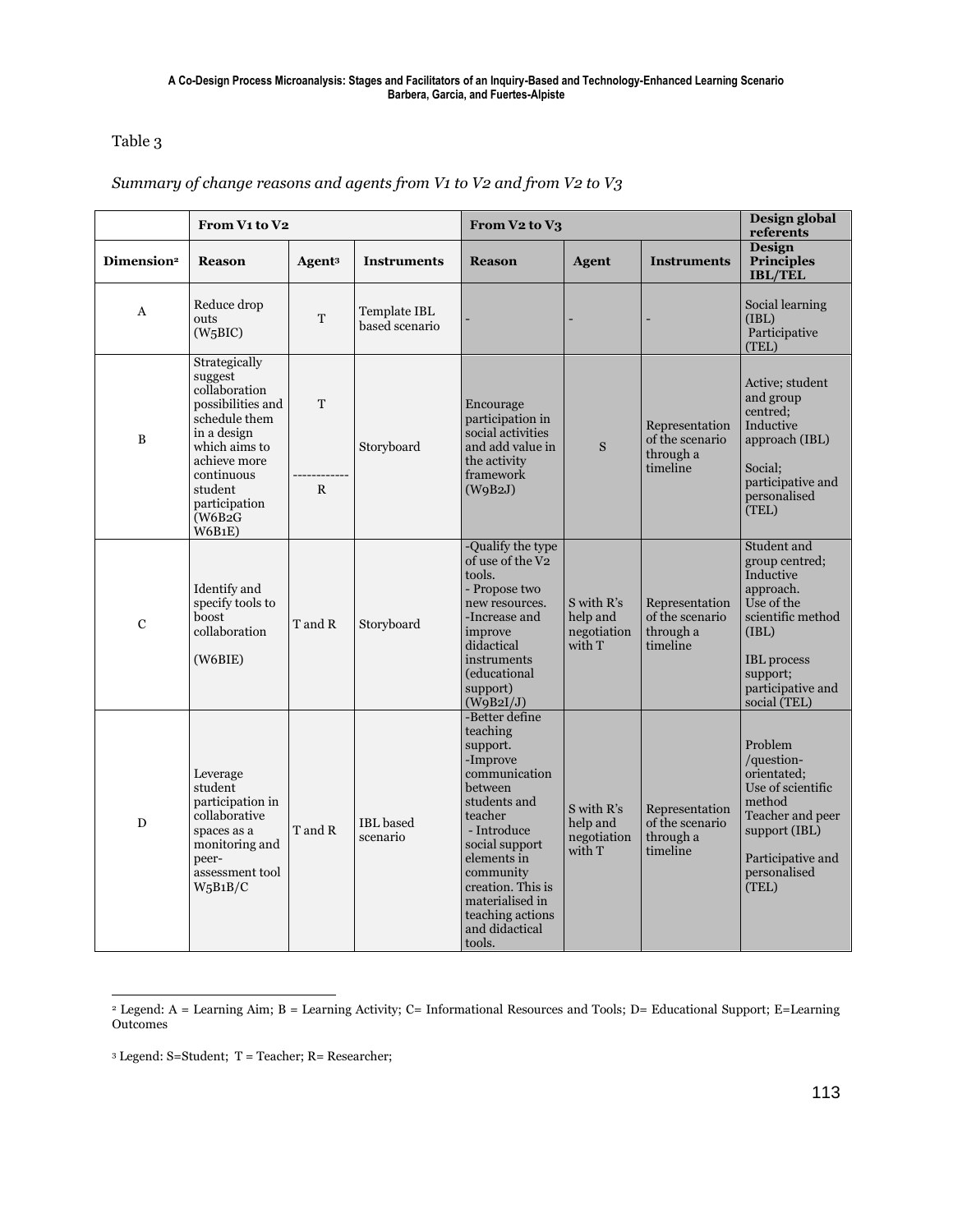|   |                                       |                             |                              | (W 9B2I/J,<br>W10B1D/W10B2               |                                                 |                                                            |                                                                                                         |
|---|---------------------------------------|-----------------------------|------------------------------|------------------------------------------|-------------------------------------------------|------------------------------------------------------------|---------------------------------------------------------------------------------------------------------|
| Е | Incorporate<br>previous group<br>work | T<br>(content)<br>$R$ (TEL) | Storyboard &<br>CompendiumLD | Clarify the final<br>product<br>(W10B2B) | <b>Students</b><br>with<br>researcher's<br>help | Representation<br>of the scenario<br>through a<br>timeline | Active and<br>student-driven<br>learning<br>Teacher and peer<br>support (IBL)<br>Participative<br>(TEL) |

## **Explanation of Differences Between V1-V2-V3 by Dimensions Of Learning Design**

### **Objectives**

In V1 the teacher indicated that he wanted to reduce the percentage of students dropping out of the course. To do this, he proposed various strategies, including increasing peer support and the students' capacity for collaboration, reinforcing their competencies in this area, as well as their ability to perform a critical analysis of the information. The teacher set three cross-cutting general objectives, and a further four more specific objectives directly linked to each of the four learning activities structuring the students' work. In V2 the teacher restructured the cross-cutting and specific objectives and connected them to nine activity scenes in a much more specific way that focused on developing competencies. This new focus yielded activity transitions that were much more interlinked in the design, clarifying the continuity for the teacher as well as for the students. This in turn enabled, for example, the collaborative competency to be reflected in the activity sequence rather than just mentioned in a cross-cutting objective, which did not specifically materialise in V1. In V3, no changes relating to the learning objectives were included.

### **Learning Activities**

In V1 the teacher proposed four individual assessment activities. V2 retained the same four fundamental learning activities but the collaboration moments and spaces were reinforced and more precisely delimited, materialising in the form of learning activities with a clearer aim. Thus, each original individual activity from V1 appeared clearly accompanied by a collaborative counterpart which allowed the students to either prepare or communicate actions related with the previously planned individual work. In V2, for example, the individual activity of selecting suitable sources of information was associated with creating a space for collective communication in the class forum where students could share the most useful sources. This activity was linked with the individual gathering of documentation proposed in V1, which became an open and common repository for the entire class group. Thus, it could be said that the learning activities were redistributed, giving greater weight to the collaborative counterpart.

With regard to the changes identified between V2 and V3, the participating students pointed out that certain tasks focused on social interaction between colleagues, such as a couple of debates at the start and end of the activity, did not work as well as hoped. According to them, this was because the debates were not held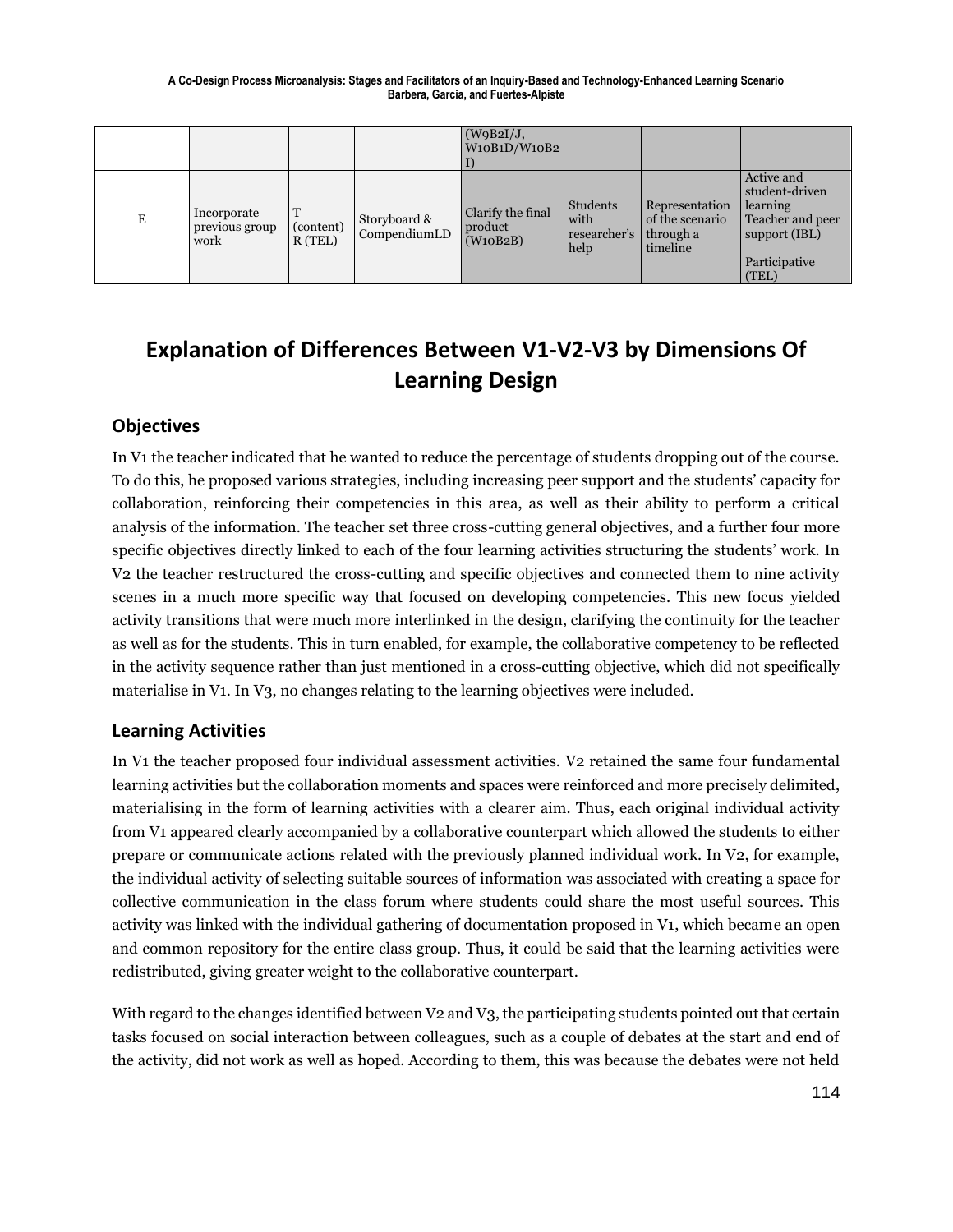at the right moment and the fact that they were not assessment activities meant they were not awarded the necessary value, so the group did not consider them important which reduced the level of participation. The teacher agreed to incorporate these changes, which were recorded in V3.

### **Tools and Resources**

The resources proposed in V1 basically consisted of a teaching guide explaining the individual activities, the Virtual Campus's tools, a wiki, an individual repository. In V2, the tools were more concrete and a specific tool was recommended for each activity.

Some collaborative tools were also added to the learning activities. An example of this is the "good ideas corner," a microblogging space where students presented good examples of sustainability for the free use and knowledge of their colleagues, as an aid to producing the work for the subject or to help them in their future jobs. This is the dimension, of the five analysed, in which it could be said that the teacher and researchers visibly negotiated the incorporation of new elements on an equal footing. In the other dimensions it was more often the teacher who proposed changes.

The changes in V3 basically stem from the students pointing out problems identified with the use of certain resources, such as microblogging or Drive, as repositories of information sources. The problems they mention refer either to the lack of clarity regarding the aim of using the resource, or the fact that the use was not practical or did not provide any support for carrying out the activity. The teacher agreed quite closely with the students' analysis and alternatives were proposed for resolving both issues. Moreover, the final workshop included a task which consisted of proposing new digital resources to support the learning scenario and from these two new resources were suggested (SWOT, Google Scholar). Therefore, in this dimension some didactic instruments were included for the purposes of providing educational support, such as examples of other developed projects, a list of possible problems of sustainability to tackle, etc. In this case it was, in fact, the researcher who suggested the specific approach based on the students' comments.

### **Educational Support**

In V1, only two roles are explained: the course teacher who provided feedback on individual work and the student's peers on the course who provided each other with help and support. In V2, greater detail can be seen: the role of the teacher, while still in the planning phase for the course, breaks down into providing validation feedback, encouraging participation in debates, resolving doubts and guiding.

Support among peers in V2 was detailed in accordance with the changes made at different moments of the process for each task and activity. In V2, this support becomes assessment in pairs, at the initiative of the researchers and seconded by the teacher. It could be said that this is the dimension with the highest concentration of modification proposals between V2 and V3. Fundamentally, this is due to the students' insistence on the need to increase and improve communication between the teacher and students, especially as a means of providing formative feedback on their working process to refocus them in the right way. With the aid of the researcher and the teacher's explanations, the response to this need started to take shape in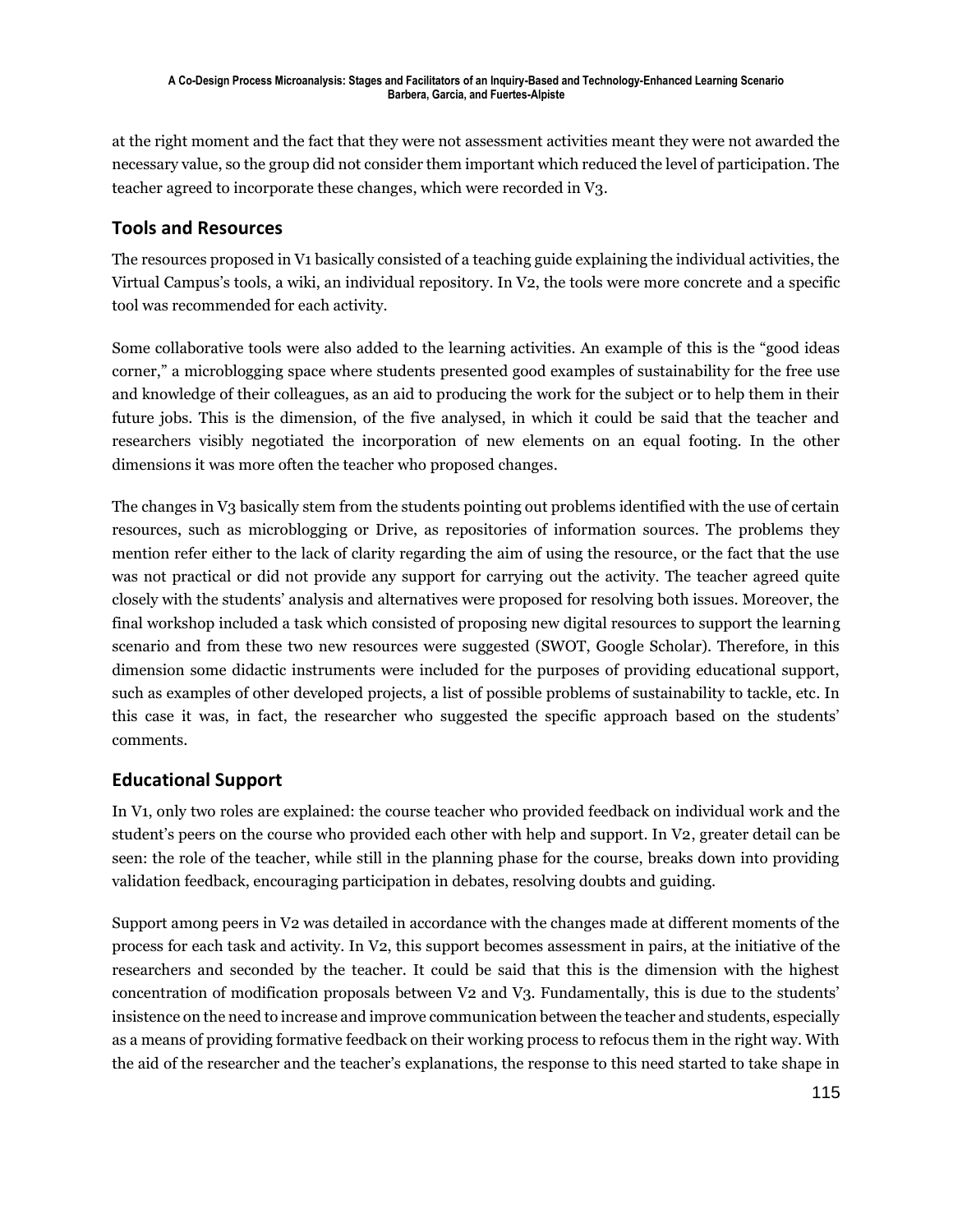possible assistance actions, such as: specifying more personalised teacher feedback channels, creating an audio-visual presentation of the learning scenario that clearly explained the work proposal based on IBL, providing a clearer thread to connect the social content tasks to create a support community to motivate and accompany the students during the course, etc.

### **Learning Results**

In V1, the results of the individual activities were identified with their corresponding percentages in the continuous assessment, but it was observed that the collaborative part of participation in group activities did not earn students a quantitative grade.

In V2, the learning products corresponded to the four individual activities the students were required to hand in and this did not change. However, other non-directly assessed activities were added which served as the start or intermediate step towards these four activities being handed in, such as, participation in an initial debate to share the problem to be worked on or provide a previous presentation of work results in the class forum in order to receive/offer feedback for the final presentation. Corresponding to a more continuous design for the course that is more coherent with an IBL approach, group scenes of joint reflection on information sources were added to the forum, as well as a shared spreadsheet with tools for working on the subject. Thus, this learning results section rebalances the assessment of the individual part and the group part.

In this section, the roles of the teacher and the researchers were significantly different. Therefore, with the aim of obtaining a more motivating and active assessment approach in accordance with the ultimate goal of maintaining the bond between the students to avoid drop-outs, the teacher pushed through the changes most related to the learning content, while the researchers made more contributions focused on the use of technology and on the type of learning evaluation.

In this last dimension, only one modification was found in V3 which was related with the previous dimension. At the students' suggestion, it was decided to look for mechanisms to clarify the expected result.

## **Discussion**

The discussion is organised into three key points that bring together the main findings and observations in terms of influence and change in the co-design process, thus answering the main formulated research question.

### **Learning Scenarios as a Result of the Co-Design Process**

The former scenario was already quite well adjusted to the IBL model. Therefore, the co-design process did not involve designing the learning scenario from scratch, nor creating a disruptive reconstruction. Rather, it sought to strengthen, define, and/or refine certain elements from reflection and decision-making on the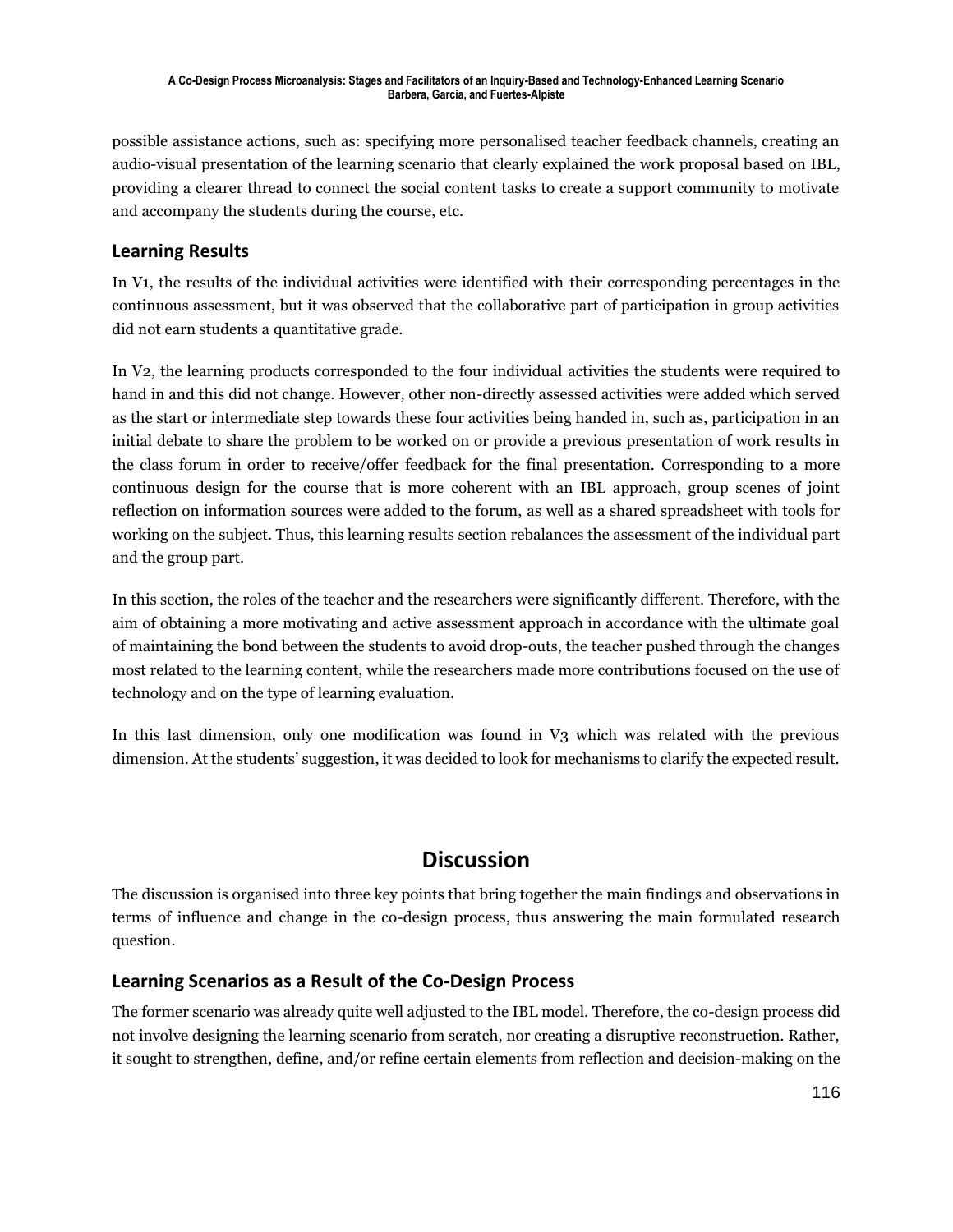roles in the general scenario design. In Latour's terms, collaborative design "is never a process that begins from scratch: to design is always to redesign (Voogt et al., 2015),

The co-design process is situated. It starts in its own real context, both physical and social (Cober et al., 2015; Voogt et al., 2015). This starting point facilitated and sped up the process, but also hindered the introduction of deeper or more disruptive changes. These aims also complicated the integration of certain new elements, because they needed to adapt and fit into the existing structure, trying to avoid excessively distorting the initial proposal. Sometimes this created tensions between the adopted decisions that may turn out to be problematic due to a lack of consistency with the overall proposal. These tensions can be found in the dynamics of co-design that emerge when engaging users in the process as they play different roles, share different points of view, and depend on time and productivity constraints (Leary et al., 2016; Penuel et al. 2007; Roschelle et al., 2006). Thus, we speak of moderate changes, of small aspects, initially focused on the formulation of certain activities, more collaboratively driven and addressed mainly by introducing certain resources that mobilise more methodological or conceptual aspects.

Moreover, if we assess the extent to which the design principles proposed in the project as a reference are shown in the scenario, we see that those related to IBL are, for the most part, more clearly reflected in the scenario than those related to TEL. It seems that the co-design process was more effective in supporting reflection on the principles more directly linked to the methodological model, while the use of technology was not integrated in the reflection so naturally. Perhaps the reason is that TEL design principles referred to issues emphasising different aspects (such as open, ubiquitous, self-directed, or collaborative learning) and the broad scope made it difficult to obtain concrete changes related with the different aspects proposed (see Gros & Lopez (2016) for an extended explanation of TEL design principles applied in the project).

### **Roles and Functions of the Agents Involved in the Co-Design Process**

In the process of co-design each actor has their role and brings valuable knowledge (Penuel et al., 2007; Roschelle et al., 2006). On the role of the various actors involved in the co-design process, it is clear that the contributions of the teachers, students, and researchers have their own particular perspective based on their own needs, interests, and expectations and the co-design process helped raise awareness of the components of the teaching and learning scenario (Conole, 2013).

The teacher generally assumed the role of the first agent of change, focusing on more basic instructional design issues (formulation of competencies and learning objectives, proposing new activities and resources, etc.). The co-design methodology and structure helped the teachers to be more aware of the interconnected nature and the mutual influence of all design principles and features (Leary et al., 2016). The contributions of the students, however, focused primarily on improving or refocusing the use of learning resources and intensifying and improving the teaching support mechanisms, always starting from identified problems or questionable issues. Finally, the role of researchers is usually to help turn the teachers' and students' observations into well-defined proposals and provide conceptual frameworks to describe the issues and support decision-making.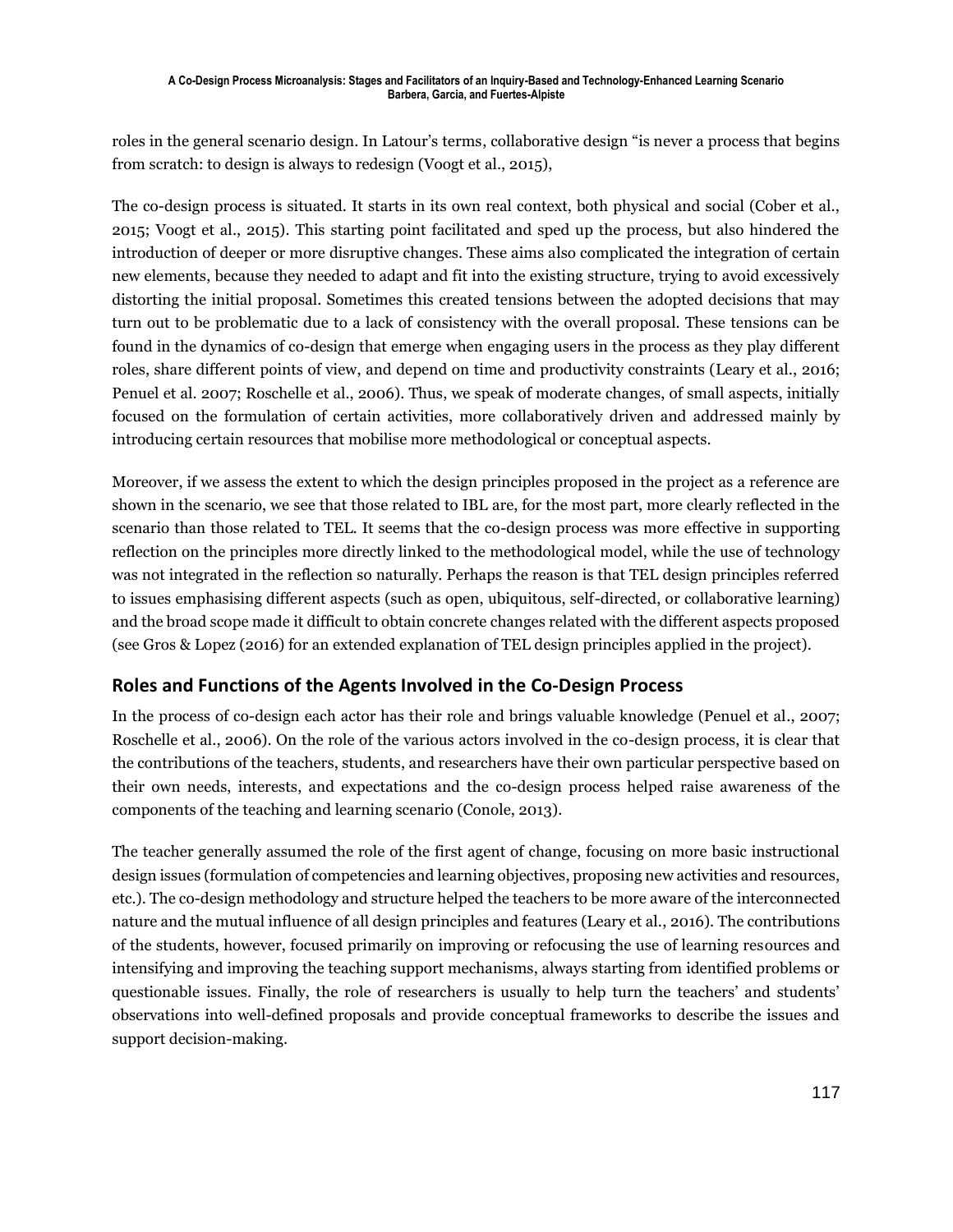In the case of students, it was sometimes difficult to focus the discussion specifically on the learning scenario because they tended to discuss the educational model of the university. In general, there was constructive dialogue among the three parties, although some of the students' proposals were not implemented because they were not viable in the short term. At other times, the students' excessively rigid preconceptions prevented them from openly evaluating various alternatives or solutions.

The role of the researcher was, as foreseen, accompanying and giving support: mediating for better understanding between the other two agents (teachers and students), clarifying the meaning of the pedagogical concepts that came up, helping to give concrete form to the ideas of both parties, identifying potential difficulties or shortcomings of the scenarios outlined in each of the phases, trying to bring the proposals to the design principles of reference, etc. Moreover, the experience in the project led the researcher to progressively take a leading and conducting role in the co-design sessions. This role was hard to take on at first, because of the difficulty of striking a balance between playing a supportive role and not being too intrusive or excessively determining the participants' decisions. However, this balance was gradually achieved.

### **Methodology and Co-Design Instruments**

The co-design methodology employed acted as a mediator in the process, leading to the progressive construction of learning scenarios that were refined through various iterations and the involvement of the different actors in each version. Thus, the proposed methodology, through workshops and activities, allows the definition and progressive realisation of the learning scenario through an awareness process supported by reflection among all the actors involved. According to Cober et al. (2015) and Penuel et al. (2007) this type of methodology enables a creative process and collaborative understanding.

Beyond deciding what changes should be made in the design process, and even how to explain these changes, some difficulties were observed in identifying, setting, and consolidating some of the modifications. Once the changes are decided, it is important to verify that they are reflected explicitly, for example in the syllabus, and that they are finally implemented in practice for further assessment. Sometimes it is difficult to identify and bring the changes to life in the design scenario, which can eventually lead to a gap between the agreements reached in the co-design process and their subsequent implementation.

Therefore, tools for visualising the adopted changes have been particularly useful in this case, especially CompendiumLD (Conole, 2010). This tool was used for two purposes: (a) to support the prototyping of learning scenarios during the co-design process, and (b) to support the analysis of the versions explained in this study. In both cases, the tool requires each change to be defined and specifically captured, which involves taking a series of decisions based on parameters such as location, name, category, and nature of the change as well as how it relates to and affects the other design elements in which it is embedded. In this regard, the flexibility of CompendiumLD allowed it to be easily adapted to our purposes, but it may result in a certain arbitrariness in deciding how specific elements are represented since there are no pre-set parameters. This process served to highlight the value of using different kinds of support instruments to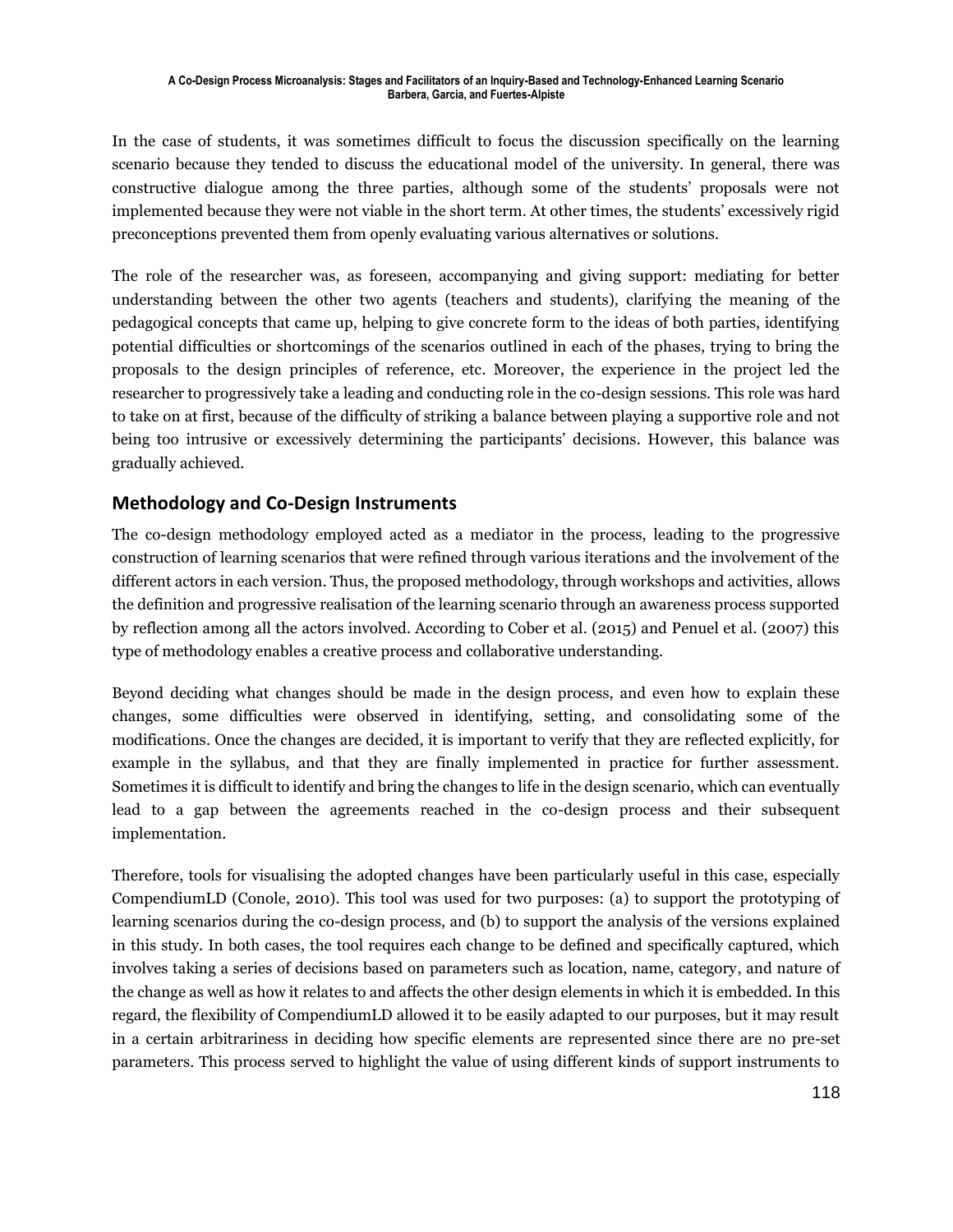provide a common and shared representation of the scenario from which views can be contrasted and to help realise and enhance decision making on changes to be made, with the aim of progressively improving the design of the learning scenario.

## **Practical Implications and Suggestions for Future Research**

This section briefly outlines some practical recommendations to successfully drive and research co-design processes of inquiry-based and technology-enhanced learning scenarios:

- Considering the observed difficulty in integrating the TEL design principles into the designed scenarios, it would be necessary to work on them in greater depth with teachers and students involved in the co-design process. It is important that these principles are understood in order to see the range of tools available, how they work, what their learning affordances are, how they can be embedded in the activities, etc. In doing so, technology can be better integrated into the designed learning scenarios. Another strategy in this regard would be to work on TEL design principles in a more integrated manner with IBL ones. There are several design instruments that would allow this, such as design patterns integrating both IBL and TEL perspectives.
- Establishing verification mechanisms may be useful for checking that the decisions taken in the codesign process involving changes to the activities have really been implemented in the learning scenarios. Those procedures could consist of explicit charts or representations of the agreed changes in the learning scenario following each step of the process that could be checked by every participant. The use of tools such as CompendiumLD could be of help in supporting this activity.
- The role of researchers is very important for ensuring that the optimum conditions are maintained when applying the co-design methodology. As said, this role requires a balance between guidance and support in the process and avoiding excessive interventionism, as both the final decisions on the design and the justification for these decisions should preferably come from participants, since they are ultimately responsible for the designed learning scenarios. However, we must stress the relevance of researchers' leading role in the co-design process. Apart from the researcher who acts as moderator and directs the different steps of the process in accordance with the established methodology, the researchers directly involved in the co-design of learning scenarios had to take an active role in making suggestions for improvement, posing questions, anticipating problems, and to a certain extent driving the process in order to ensure progress. It is important that these matters are discussed within the research team, in order to maintain a consistent and shared position in the different groups of co-designers.
- For discussions to be significant and have an effective impact on the design, they must be continuous and constant and involve all the participants in the process. It is essential to effectively integrate the cycle of co-design into course development, taking into account that the process is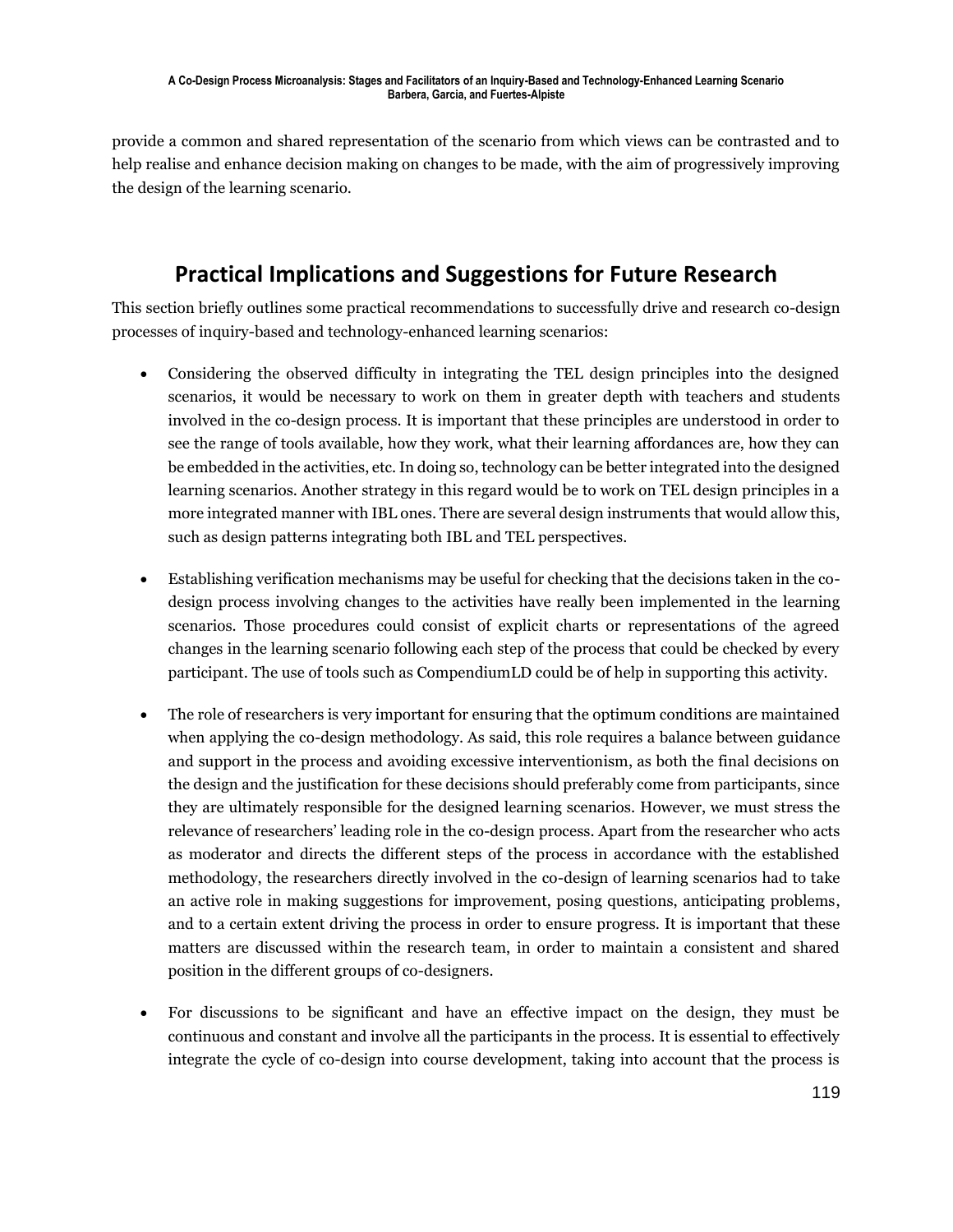highly conditioned by calendar constraints (Roschelle et al., 2006), by the participants' availability and their willingness to remain engaged. Ideally, the co-design cycle should be continued until the team considers that the designed learning scenario is good enough, so it is a long-lasting process that needs to adapt to the context pace and eventualities.

- Some of the main limitations of the study were the difficulty of keeping track of the influence of context variables on the intervention, as well as the heavy reliance on participants' involvement. In this sense, although it was not the focus of our study, the experience made us aware of the importance of considering the context and shared understandings of practice among all agents involved in co-design. As stated by Hundal, Levin, and Keselman (2014), we must appreciate teachers' and students' framing as a valid stance based on their experiences and take the constraints teachers experience more seriously, bearing in mind that their systemic expectations may be different to those of researchers, such as: the need to retain students' interest, the importance of content and time pressure to finish the curriculum provisions.
- As one of the frequent criticisms against DBR, another difficulty was combining the progressive design refinement with the data gathering and analysis activity in an integrated way with theory development. The conjecture mapping method proposed by Sandoval (2014) provides a DBR structure that might be of help to overcome these limitations. This method intends to articulate and to map the conjectures about design and the theoretical ideas supporting them, embodied in a learning environment.

### References

- Bovill, C., Cook-Sather, A., & Felten, P. (2011) Students as co-creators of teaching approaches, course design and curricula: implications for academic developers. *International Journal for Academic Development 16*(2). pp. 133-145[. http://dx.doi.org/10.1080/1360144x.2011.568690](http://dx.doi.org/10.1080/1360144x.2011.568690)
- Cober, R., Tan, E., Slotta, J., So, H-S., & Könings, K. D. (2015). Teachers as participatory designers: two case studies with technology-enhanced learning environments. *Instructional Science*, *43*(2), 203. doi: [10.1007/s11251-014-9339-0](http://dx.doi.org/10.1007/s11251-014-9339-0)
- Conole, G. (2010). *Learning design – Making practice explicit.* ConnectEd 2010: 2nd International conference on Design Education, Sydney, Australia.
- Conole, G. (2013). *Designing for learning in an open world*. New York: Springer.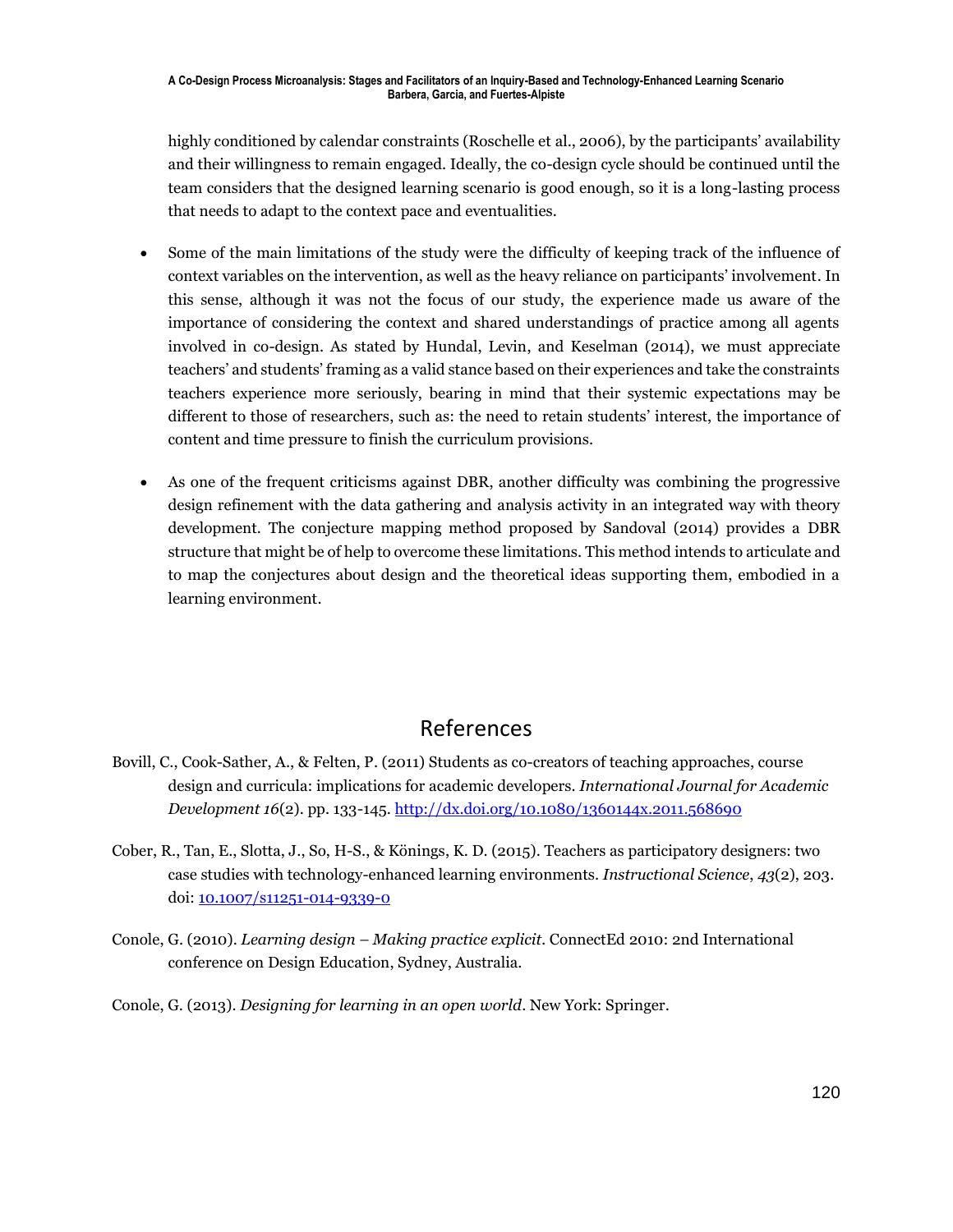- Cook-Sather, A. (2014). Multiplying perspectives and improving practice: what can happen when undergraduate students collaborate with college faculty to explore teaching and learning[.](file:///C:/Users/shenderson/AppData/Local/Temp/) *[Instructional Science](http://link.springer.com/journal/11251)*, *42*[\(1\)](http://link.springer.com/journal/11251/42/1/page/1), pp. 31-46. doi:<http://dx.doi.org/10.1007/s11251-013-9292-3>
- Craft, B., & Mor, Y. (2012). Learning Design: reflections upon the current landscape. *Research in Learning Technology, 20*. doi[: http://dx.doi.org/10.3402/rlt.v20i0.19196.](http://dx.doi.org/10.3402/rlt.v20i0.19196)
- Emin-Martinez, V., Hansen, C., Rodríguez Triana, M. J., Wasson, B., Mor, Y., Dascalu, M., … & Pernin, J.- P. (2014). Towards teacher-led design inquiry of learning. *eLearning Papers* (36).
- Goodyear, P., & Retalis, S. (2010). Learning, Technology and Design. In P. Goodyear & S. Retalis (Eds.), *Technology-Enhanced learning* (pp. 1-28). Rotterdam: Sense Publishers.
- Gros, B. & López, M. (2016). Students as co-creators of technology-rich learning activities in higher education. *International Journal of Educational Technology in Higher Education, 13.* DOI: 10.1186/s41239-016-0026-x
- Häkkinnen, P., & Hämäläinen, R. (2012). Shared and personal learning spaces: Challenges for pedagogical design. *Internet and Higher Education*, *15*(4), pp. 231-236.
- Hannon, D., Danahy, E., Schneider, L., Coopey, E., & Garber, G. (2012). *Encouraging teachers to adopt inquiry-based learning by engaging in participatory design.* IEEE 2nd Integrated STEM Education Conference, Ewing, NJ, USA. doi:10.1109/isecon.2012.6204169
- Healey, M., Flint, A., & Harrington, K. (2014). Engagement through partnership: students as partners in learning and teaching in higher education. *The Higher Education Academy*. [R](https://www.heacademy.ac.uk/engagement-through-partnership-students-partners-learning-and-teaching-higher-education)etrieved from [ttps://www.heacademy.ac.uk/engagement-through-partnership-students-partners-learning-and](https://www.heacademy.ac.uk/engagement-through-partnership-students-partners-learning-and-teaching-higher-education)[teaching-higher-education](https://www.heacademy.ac.uk/engagement-through-partnership-students-partners-learning-and-teaching-higher-education)
- Hundal, S., Levin, D.M., & Keselman, A. (2014) Lessons of researcher–teacher co-design of an environmental health afterschool club curriculum. *International Journal of Science Education*, 36(9), 1510-1530. DOI: 10.1080/09500693.2013.844377
- Könings, K. D., Brand-Gruwel, S., & Van Merriënboer, J. J. G. (2011). Participatory instructional redesign by students and teachers in secondary education: effects on perceptions of instruction. *Instructional Science*, *39*(5), 737–762[. http://dx.doi.org/10.1007/s11251-010-9152-3](http://dx.doi.org/10.1007/s11251-010-9152-3)
- Laurillard, D. (2012). *Teaching as a design science. Building pedagogical patterns for learning and technology*. New York and London: Routledge.
- Leary, H., Severance, S., Penuel, W.R., Quigley, D., Sumner, T., & Devaul, H. (2016). Designing a deeply digital science curriculum: Supporting teacher learning and implementation with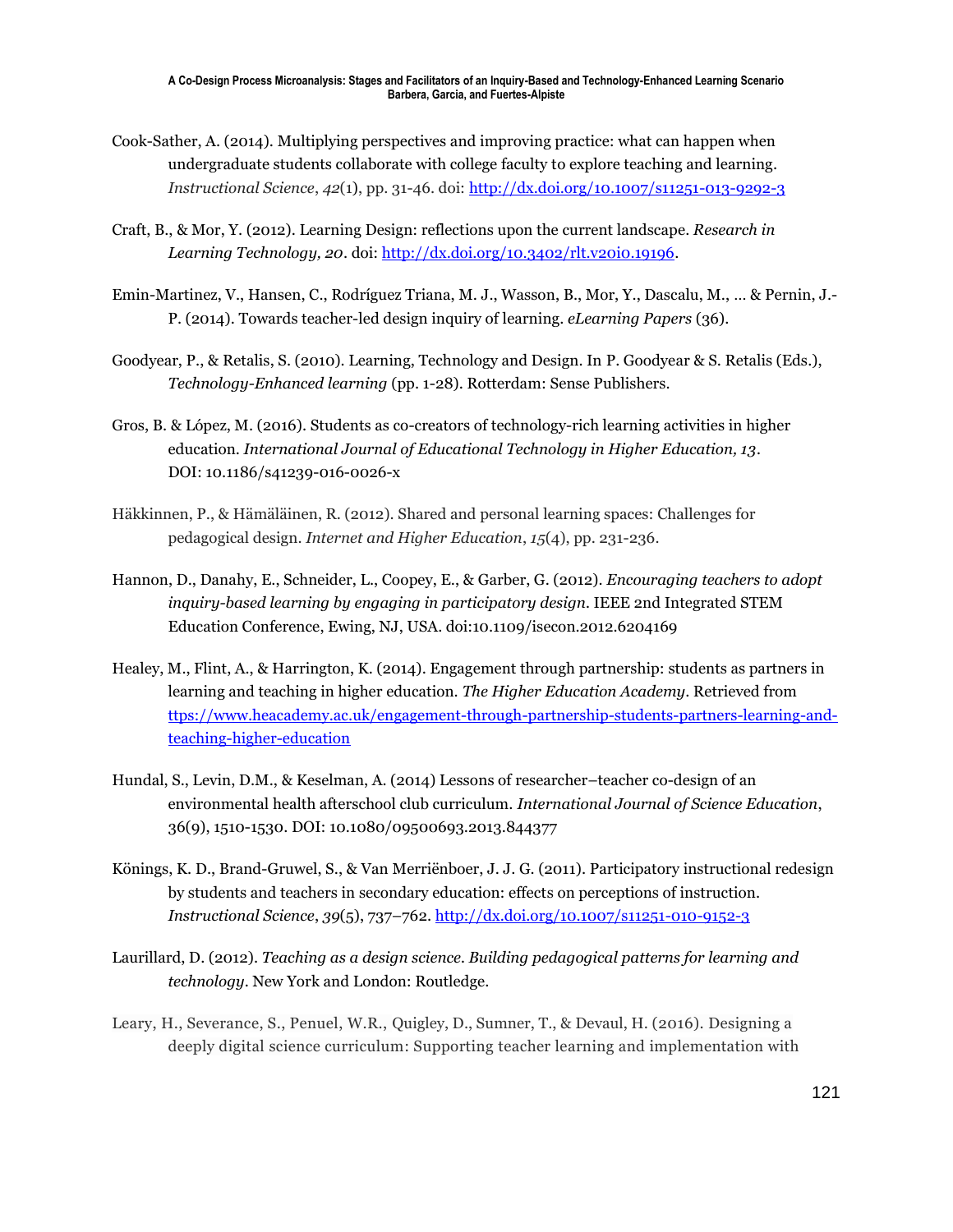organizing technologies. *Journal of Science Teacher Education, 27*, 61-77. doi:10.1007/s10972-016-9452-9

- Levy, P. (2014). Technology-supported design for inquiry-based learning. In M. Li & Y. Zhao (Eds.), *Exploring learning & teaching in higher education* (pp. 289-304).Berlin Heidelberg: Springer.
- Levy, P., Aiyegbayo, O., & Little, S. (2009). Designing for inquiry-based learning with the learning activity management system. *Journal of Computer Assisted Learning*, *25*(3), 238-251. <http://dx.doi.org/10.1111/j.1365-2729.2008.00309.x>
- Maaß, K. & Artigue, M. (2013). Implementation of inquiry-based learning in day-to-day teaching: a synthesis. *ZDM - The International Journal on Mathematics Education*, *45*(6), 779–795. <http://dx.doi.org/10.1007/s11858-013-0528-0>
- McKenney, S., Kali, Y., Markauskaite, L., & Voogt, J. (2015). Teacher design knowledge for technology enhanced learning: an ecological framework for investigating assets and needs. *Instructional Science*, *43*(2), 181-202.<http://dx.doi.org/10.1007/s11251-014-9337-2>
- Mor, Y., & Winters, N. (2007). Design approaches in technology enhanced learning. *Interactive Learning Environments*, *15*(1), 61-75[. http://dx.doi.org/10.1080/10494820601044236](http://dx.doi.org/10.1080/10494820601044236)
- Penuel, W. R., Roschelle, J., & Shechtman, N. (2007). Designing formative assessment software with teachers: An analysis of the co-design process. *Research and Practice in Technology Enhanced Learning. 2*(1), 51-74. <http://dx.doi.org/10.1142/s1793206807000300>
- Peters, V. L., & Slotta, J. D. (2008). *Co-designing a knowledge building activity with secondary school biology teachers*. Retrieved from [http://www.ikit.org](http://www.ikit.org/)
- Roschelle, J., Penuel, W. R., & Schechtman, N. (2006). Codesign of innovations with teachers: Definition and dynamics. ICLS '06 Proceedings of the 7th international conference on Learning sciences (pp. 606-612). Bloomington, IN. Retrieved from <http://dl.acm.org/citation.cfm?id=1150122>
- Sanders, E. B., & Stappers, P. J. (2008). Co-creation and the new landscapes of design. *CoDesign: International Journal of CoCreation in Design and the Arts*, *4*(1), 5-18. <http://dx.doi.org/10.1080/15710880701875068>
- Sandoval, W. (2014) Conjecture mapping: An approach to systematic educational design research. *Journal of the Learning Sciences, 23*(1), 18-36.
- Shrader, G., Williams, K, Lachance-Whitcomb, J., Finn, L-E., & Gómez, L. (2001) Participatory design of science curricula: The case for research for practice. *Annual Meeting of the American Educational Researchers' Association*, Seattle, Washington. Retrieved from https://www.researchgate.net/publication/313616039\_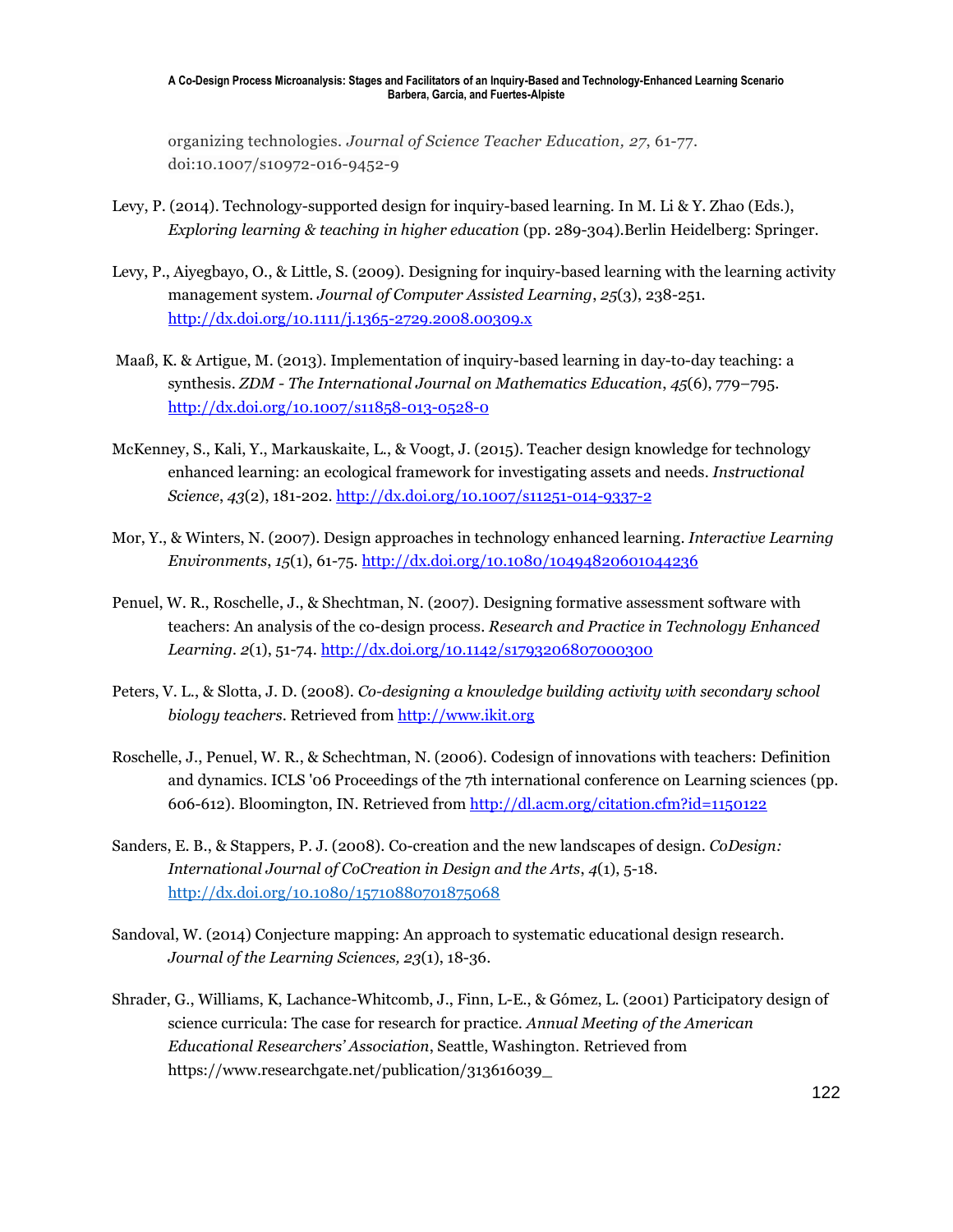- Spikol, D., Milrad, M., Maldonado, H., & Pea, R. (2009). *Integrating co-design practices into the development of mobile science collaboratories.* Ninth IEEE international conference on advanced learning technologies (pp. 393–397). IEEE. doi:10.1109/ICALT.2009.175
- Spinuzzi, C. (2005). The methodology of participatory design. *Technical Communication*, *52*(2), 163-174. Retrieved from https://faculty.washington.edu/socha/css572winter2012/spinuzzi%20methodology%20of%20pa rticipatory%20design%20s5.pdf
- Spronken-Smith, R., Walker, R., Batchelor, J., O'Steen, B., & Angelo, T. (2012). Evaluating student perceptions of learning processes and intended learning outcomes under inquiry approaches. *Assessment & Evaluation in Higher Education*, *37*(1), 57–72. <http://dx.doi.org/10.1080/02602938.2010.496531>
- Voogt, J., Laferrière, T., Breuleux, A., Itow, R. C., Hickey, D. T., & McKenney, S. (2015). Collaborative design as a form of professional development. *Instructional Science*. *43*, 259-282. doi: 10.1007/s11251-014-9340-7
- Zafra-Gómez, J. L., Román-Martínez, I., & Gómez-Miranda, M. E. (2014). Measuring the impact of inquiry-based learning on outcomes and student satisfaction. *Assessment & Evaluation in Higher Education, 40*(8), 1-20. doi: 10.1080/02602938.2014.963836
- Zaphiris, P., Laghos, A., & Zacharia, G. (2005). An overview of distributed construction through participatory design. In M. Khosrow-Pour (Ed.), *Encyclopedia of information science and technology* (pp. 902-906). IGI Global, Hershey, PA.
- Zhang, B.H, Looi, C.K., Wong, L. H., Seow, P., Chia, G., Chen, W., … & Soloway, E. (2010). Deconstructing and reconstructing: Transforming primary science learning via a mobilized curriculum. *Computers & Education*, *55*(4), 1504–1523. doi:10.1016/j.compedu.2010.06.016.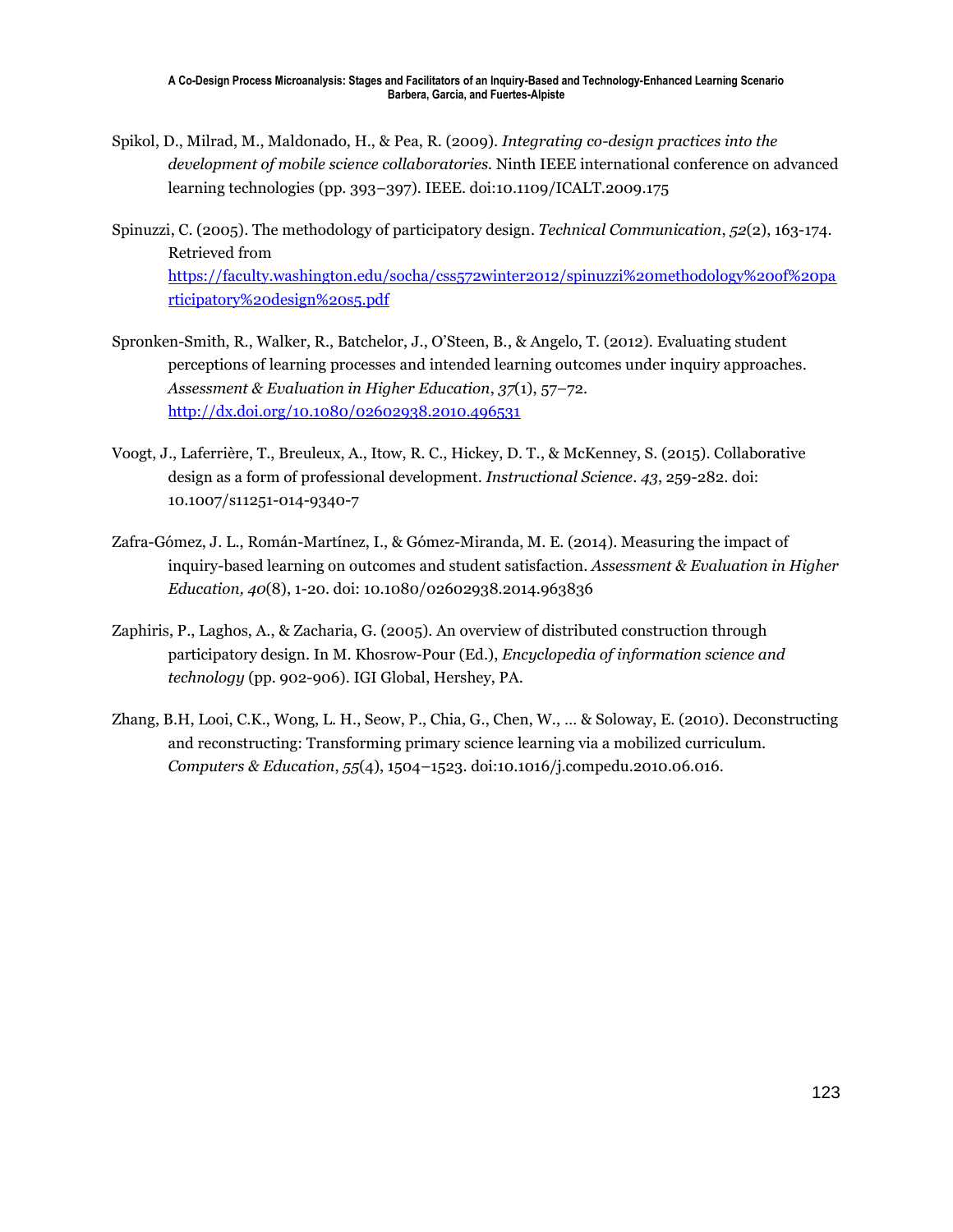Appendix 1

### **CompendiumLD Representation V1**

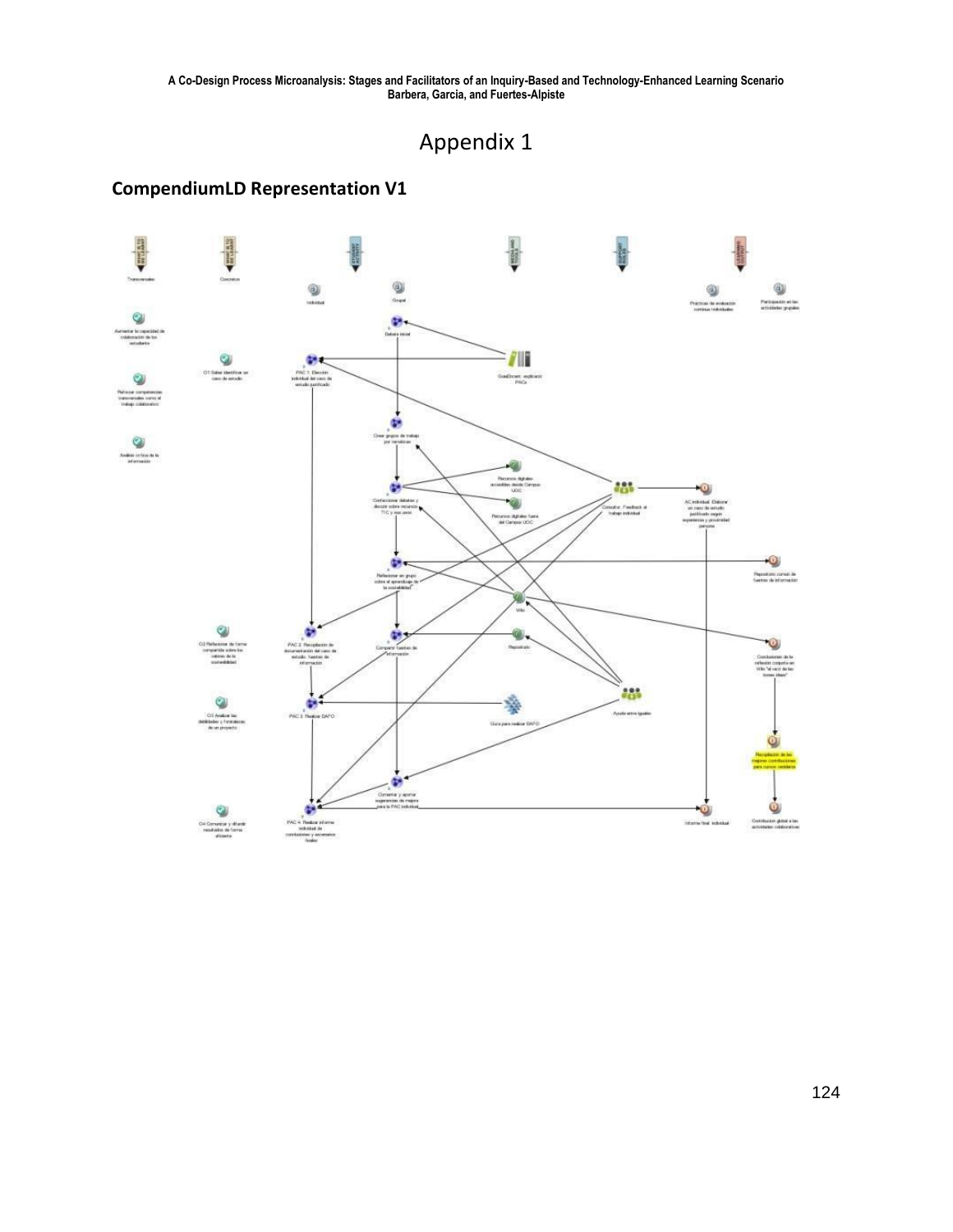### **CompendiumLD Representation V3**